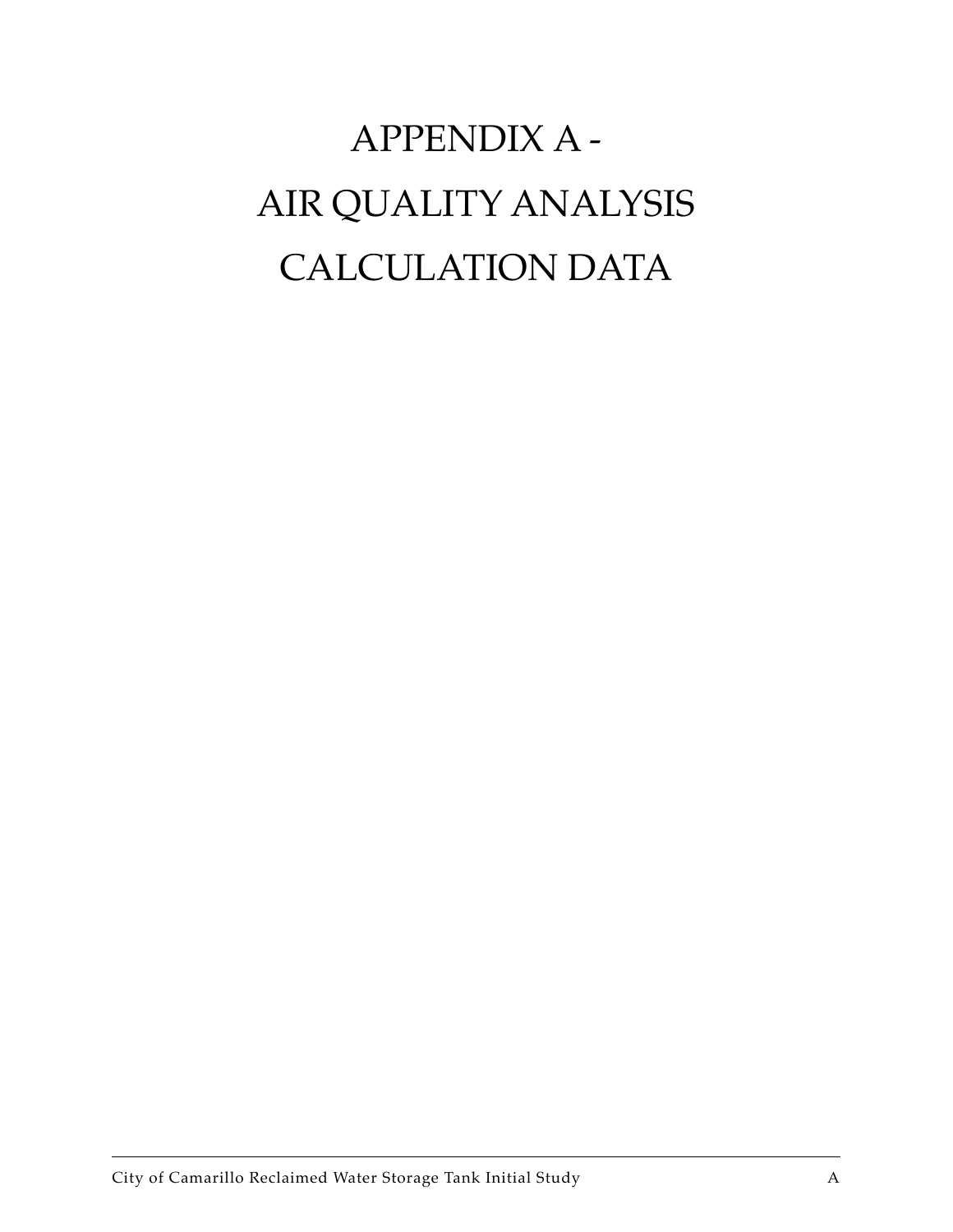#### **Camarillo Reclaimed Water Storage Tank**

**Ventura County, Summer**

#### **1.0 Project Characteristics**

#### **1.1 Land Usage**

| <b>Land Uses</b>           | Size  | Metric   | Lot Acreage | Floor Surface Area | Population |
|----------------------------|-------|----------|-------------|--------------------|------------|
| Other Non-Asphalt Surfaces | 16.00 | 1000sqft | ר מח<br>ບ.ບ | 16,000.00          |            |

#### **1.2 Other Project Characteristics**

| <b>Urbanization</b>               | Urban                      | Wind Speed (m/s)                  | 2.6   | <b>Precipitation Freg (Days)</b>        | 31    |
|-----------------------------------|----------------------------|-----------------------------------|-------|-----------------------------------------|-------|
| <b>Climate Zone</b>               | 8                          |                                   |       | <b>Operational Year</b>                 | 2023  |
| <b>Utility Company</b>            | Southern California Edison |                                   |       |                                         |       |
| <b>CO2 Intensity</b><br>(lb/MWhr) | 702.44                     | <b>CH4 Intensity</b><br>(lb/MWhr) | 0.029 | N <sub>2</sub> O Intensity<br>(lb/MWhr) | 0.006 |

#### **1.3 User Entered Comments & Non-Default Data**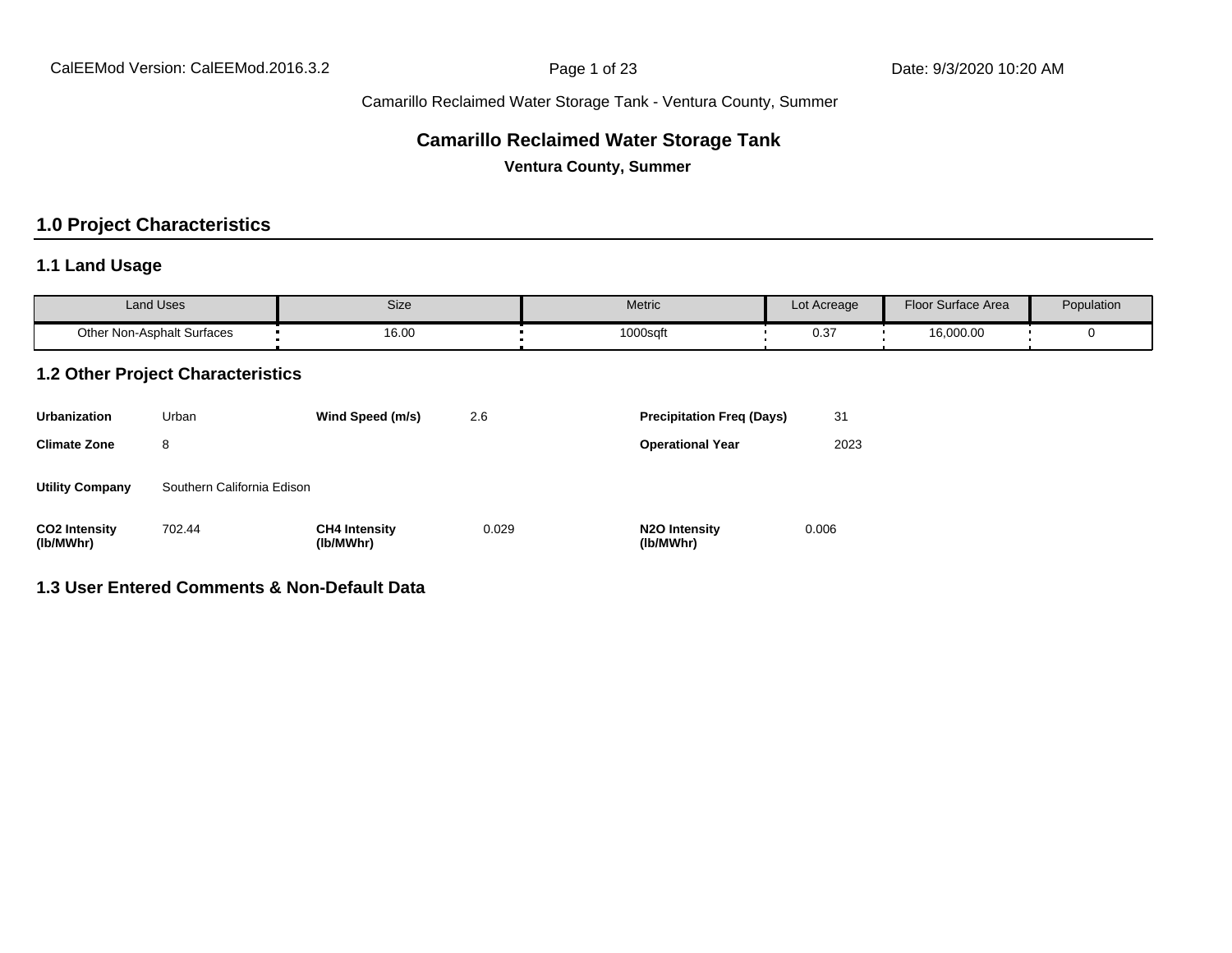CalEEMod Version: CalEEMod.2016.3.2 **Page 2 of 23** Page 2 of 23 Date: 9/3/2020 10:20 AM

#### Camarillo Reclaimed Water Storage Tank - Ventura County, Summer

Project Characteristics -

Land Use -

Construction Phase - Default construction dates changed to reflect proposed construction schedule.

Off-road Equipment -

Off-road Equipment -

Off-road Equipment - Excavation and Site Grading Phase: Replaced one default tractor/loader/backhoe with one excavator.

Off-road Equipment -

Off-road Equipment - Default paving equipment (pavers & rollers) deleted since no asphalt woudl be used.

Demolition - Assumes 2,500 tons of demolition debris.

Grading -

Consumer Products - No change in daily facility operational emissions.

Area Coating - No change in daily facility operational emissions.

Landscape Equipment - No change in daily facility operational emissions.

Construction Off-road Equipment Mitigation - Assumes fugitive dust control per VCAPCD rules and regulations.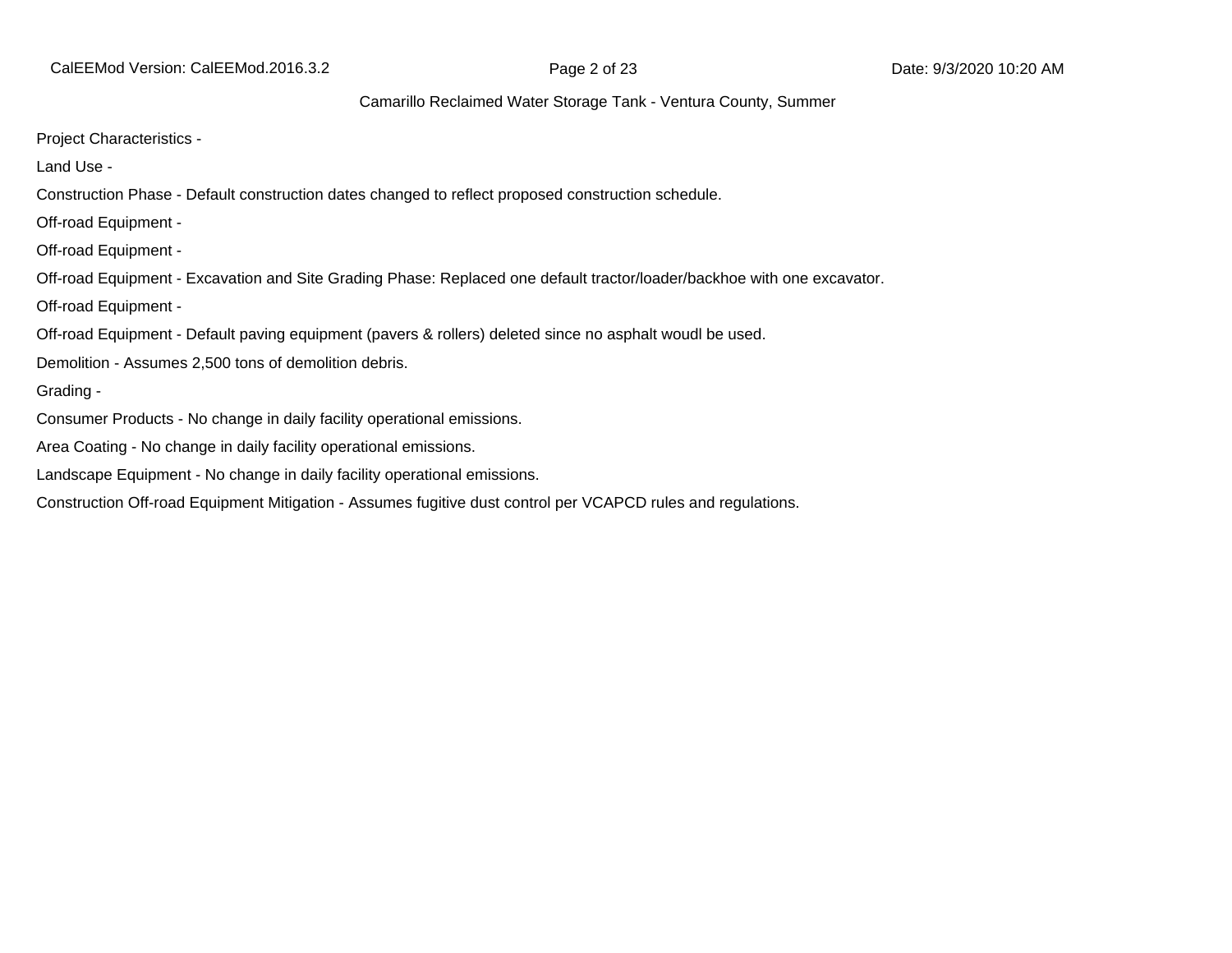| <b>Table Name</b>    | Column Name                | Default Value | New Value                     |
|----------------------|----------------------------|---------------|-------------------------------|
| tblAreaCoating       | Area_EF_Parking            | 250           | 0                             |
| tblAreaCoating       | ReapplicationRatePercent   | 10            | 0                             |
| tblConstructionPhase | NumDays                    | 100.00        | 120.00                        |
| tblConstructionPhase | NumDays                    | 10.00         | 15.00                         |
| tblConstructionPhase | NumDays                    | 2.00          | 25.00                         |
| tblConstructionPhase | NumDays                    | 1.00          | 5.00                          |
| tblOffRoadEquipment  | HorsePower                 | 158.00        | 78.00                         |
| tblOffRoadEquipment  | LoadFactor                 | 0.38          | 0.48                          |
| tblOffRoadEquipment  | OffRoadEquipmentUnitAmount | 2.00          | 1.00                          |
| tblOffRoadEquipment  | OffRoadEquipmentUnitAmount | 0.00          | 1.00                          |
| tblOffRoadEquipment  | PhaseName                  |               | <b>Excavation and Grading</b> |
| tblTripsAndVMT       | VendorTripNumber           | 0.00          | 3.00                          |

# **2.0 Emissions Summary**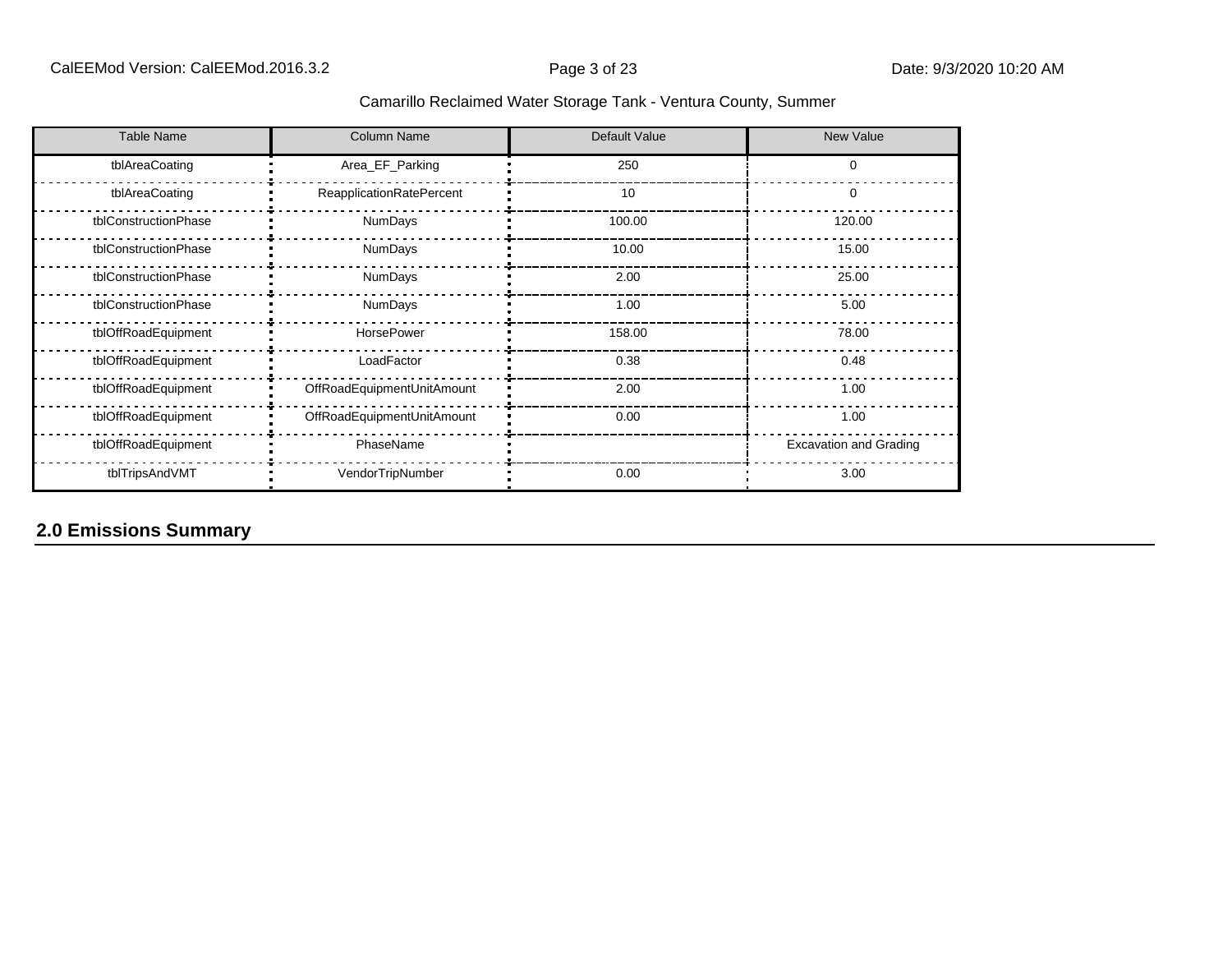#### **2.1 Overall Construction (Maximum Daily Emission)**

**Unmitigated Construction**

|                | <b>ROG</b>    | NO <sub>x</sub> | CO     | SO <sub>2</sub> | Fugitive<br><b>PM10</b> | Exhaust<br><b>PM10</b> | <b>PM10</b><br>Total | Fugitive<br>PM2.5 | Exhaust<br>PM2.5 | <b>PM2.5 Total</b> Bio- CO2 NBio- CO2   Total CO2 |        |                          | CH <sub>4</sub> | <b>N2O</b> | CO <sub>2e</sub>  |
|----------------|---------------|-----------------|--------|-----------------|-------------------------|------------------------|----------------------|-------------------|------------------|---------------------------------------------------|--------|--------------------------|-----------------|------------|-------------------|
| Year           |               |                 |        |                 |                         | lb/day                 |                      |                   |                  |                                                   |        |                          | lb/day          |            |                   |
| 2021           | 0.9512<br>. . | 11.6231         | 8.8512 | 0.0258          | 4.0003                  | 0.4487                 | 4.4253               | 0.6530            | 0.4129           | 1.0584                                            | 0.0000 | $-2,653.818 - 2,653.818$ | 0.3645          | 0.0000     | $\cdot$ 2,662.512 |
| 2022           | 0.7167<br>    | 7.3106 '        | 7.3885 | 0.0127          | 0.0778                  | 0.3730                 | 0.4508               | 0.0211            | 0.3432           | 0.3643                                            | 0.0000 | - 1,237.773 - 1,237.773  | 0.3644          | 0.0000     | $\cdot$ 1,246.882 |
| <b>Maximum</b> | 0.9512        | 11.6231         | 8.8512 | 0.0258          | 4.0003                  | 0.4487                 | 4.4253               | 0.6530            | 0.4129           | 1.0584                                            | 0.0000 | 2,653.818 2,653.818      | 0.3645          | 0.0000     | 2,662.512         |

#### **Mitigated Construction**

|                             | <b>ROG</b> | <b>NO<sub>x</sub></b> | CO     | SO <sub>2</sub> | Fugitive<br><b>PM10</b> | Exhaust<br><b>PM10</b> | <b>PM10</b><br>Total | Fugitive<br>PM2.5 | Exhaust<br><b>PM2.5</b> | PM2.5 Total  |        |                                 | Bio- CO2   NBio- CO2   Total CO2            | CH <sub>4</sub> | <b>N2O</b> | CO <sub>2e</sub> |
|-----------------------------|------------|-----------------------|--------|-----------------|-------------------------|------------------------|----------------------|-------------------|-------------------------|--------------|--------|---------------------------------|---------------------------------------------|-----------------|------------|------------------|
| Year                        |            |                       |        |                 |                         | lb/day                 |                      |                   |                         |              |        |                                 |                                             | lb/day          |            |                  |
| 2021                        | 0.9512     | 11.6231               | 8.8512 | 0.0258          | 1.7976                  | 0.4487                 | 2.2225               | 0.3195            | 0.4129                  | 0.7249       | 0.0000 |                                 | $\cdot$ 2,653.818 $\cdot$ 2,653.818 $\cdot$ | 0.3645          | 0.0000     | .2662.512        |
| 2022                        | 0.7167     | 7.3106                | 7.3885 | 0.0127          | 0.0778                  | 0.3730                 | 0.4508               | 0.0211            | 0.3432                  | 0.3643       | 0.0000 |                                 | $1,237.773$ $1,237.773$                     | 0.3644          | 0.0000     | 1,246.882        |
| <b>Maximum</b>              | 0.9512     | 11.6231               | 8.8512 | 0.0258          | 1.7976                  | 0.4487                 | 2.2225               | 0.3195            | 0.4129                  | 0.7249       | 0.0000 |                                 | 2,653.818 2,653.818                         | 0.3645          | 0.0000     | 2,662.512<br>3   |
|                             | <b>ROG</b> | <b>NO<sub>x</sub></b> | co     | <b>SO2</b>      | <b>Fugitive</b>         | <b>Exhaust</b>         | <b>PM10</b>          | Fugitive          | <b>Exhaust</b>          | <b>PM2.5</b> |        | Bio- CO2   NBio-CO2   Total CO2 |                                             | CH <sub>4</sub> | <b>N20</b> | CO <sub>2e</sub> |
|                             |            |                       |        |                 | <b>PM10</b>             | <b>PM10</b>            | <b>Total</b>         | <b>PM2.5</b>      | <b>PM2.5</b>            | <b>Total</b> |        |                                 |                                             |                 |            |                  |
| Percent<br><b>Reduction</b> | 0.00       | 0.00                  | 0.00   | 0.00            | 54.01                   | 0.00                   | 45.17                | 49.48             | 0.00                    | 23.45        | 0.00   | 0.00                            | 0.00                                        | 0.00            | 0.00       | 0.00             |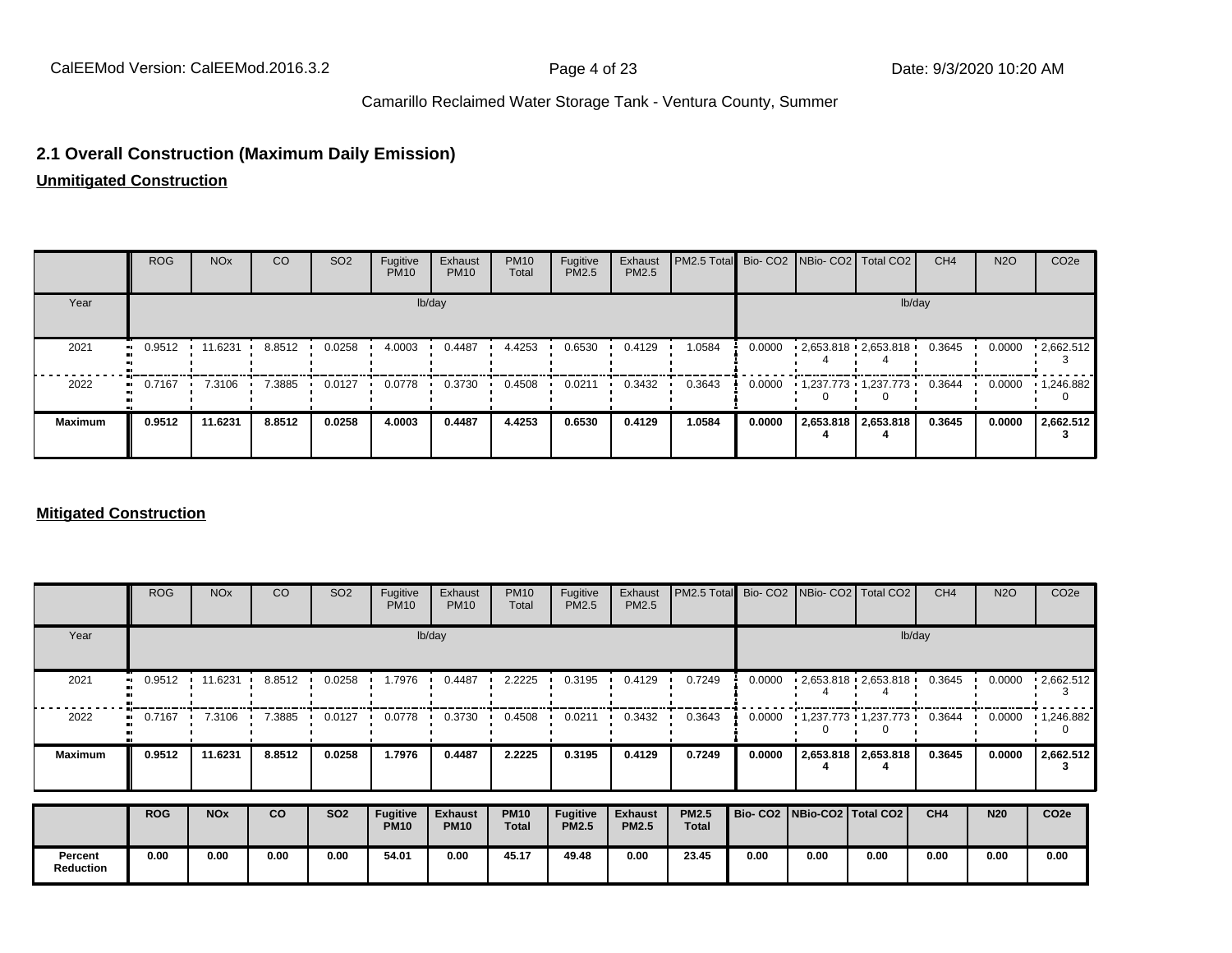#### **2.2 Overall Operational**

#### **Unmitigated Operational**

|              | <b>ROG</b>             | <b>NO<sub>x</sub></b> | <b>CO</b>          | SO <sub>2</sub> | Fugitive<br><b>PM10</b> | Exhaust<br><b>PM10</b> | <b>PM10</b><br>Total | Fugitive<br>PM2.5 | Exhaust<br>PM2.5 | PM2.5 Total     |                 | Bio- CO2   NBio- CO2   Total CO2 | CH <sub>4</sub> | <b>N2O</b> | CO <sub>2e</sub> |
|--------------|------------------------|-----------------------|--------------------|-----------------|-------------------------|------------------------|----------------------|-------------------|------------------|-----------------|-----------------|----------------------------------|-----------------|------------|------------------|
| Category     |                        |                       |                    |                 | lb/day                  |                        |                      |                   |                  |                 |                 | lb/day                           |                 |            |                  |
| Area         | 1.5000e-<br><br>004    | 1.0000e-<br>005       | $1.6300e -$<br>003 | 0.0000          |                         | 1.0000e-<br>005        | 1.0000e-<br>005      |                   | 1.0000e-<br>005  | 1.0000e-<br>005 | 3.5000e-<br>003 | 3.5000e-<br>003                  | 1.0000e-<br>005 |            | 3.7300e-<br>003  |
| Energy       | 0.0000<br>             | 0.0000                | 0.0000             | 0.0000          |                         | 0.0000                 | 0.0000               |                   | 0.0000           | 0.0000          | 0.0000          | 0.0000                           | 0.0000          | 0.0000     | 0.0000           |
| Mobile       | 0.0000<br>$\mathbf{u}$ | 0.0000                | 0.0000             | 0.0000          | 0.0000                  | 0.0000                 | 0.0000               | 0.0000            | 0.0000           | 0.0000          | 0.0000          | 0.0000                           | 0.0000          |            | 0.0000           |
| <b>Total</b> | 1.5000e-<br>004        | 1.0000e-<br>005       | 1.6300e-<br>003    | 0.0000          | 0.0000                  | 1.0000e-<br>005        | 1.0000e-<br>005      | 0.0000            | 1.0000e-<br>005  | 1.0000e-<br>005 | 3.5000e-<br>003 | 3.5000e-<br>003                  | 1.0000e-<br>005 | 0.0000     | 3.7300e-<br>003  |

#### **Mitigated Operational**

|              | <b>ROG</b>                     | <b>NO<sub>x</sub></b> | CO                | SO <sub>2</sub> | Fugitive<br><b>PM10</b> | Exhaust<br><b>PM10</b> | <b>PM10</b><br>Total | Fugitive<br>PM2.5 | Exhaust<br>PM2.5 | PM2.5<br>Total  | Bio- CO2 NBio- CO2 Total CO2 |                   | CH <sub>4</sub> | <b>N2O</b> | CO <sub>2e</sub>   |
|--------------|--------------------------------|-----------------------|-------------------|-----------------|-------------------------|------------------------|----------------------|-------------------|------------------|-----------------|------------------------------|-------------------|-----------------|------------|--------------------|
| Category     |                                |                       |                   |                 |                         | lb/day                 |                      |                   |                  |                 |                              | lb/day            |                 |            |                    |
| Area         | $\blacksquare$ 1.5000e-<br>004 | 1.0000e-<br>005       | $1.6300e-$<br>003 | 0.0000          |                         | 1.0000e-<br>005        | 1.0000e-<br>005      |                   | 1.0000e-<br>005  | 1.0000e-<br>005 | 3.5000e-<br>003              | $3.5000e-$<br>003 | 1.0000e-<br>005 |            | $-3.7300e-$<br>003 |
| Energy       | 0.0000<br>                     | 0.0000                | 0.0000            | 0.0000          |                         | 0.0000                 | 0.0000               |                   | 0.0000           | 0.0000          | 0.0000                       | 0.0000            | 0.0000          | 0.0000     | 0.0000             |
| Mobile       | 0.0000                         | 0.0000                | 0.0000            | 0.0000          | 0.0000                  | 0.0000                 | 0.0000               | 0.0000            | 0.0000           | 0.0000          | 0.0000                       | 0.0000            | 0.0000          |            | 0.0000             |
| <b>Total</b> | 1.5000e-<br>004                | 1.0000e-<br>005       | 1.6300e-<br>003   | 0.0000          | 0.0000                  | 1.0000e-<br>005        | 1.0000e-<br>005      | 0.0000            | 1.0000e-<br>005  | 1.0000e-<br>005 | 3.5000e-<br>003              | 3.5000e-<br>003   | 1.0000e-<br>005 | 0.0000     | 3.7300e-<br>003    |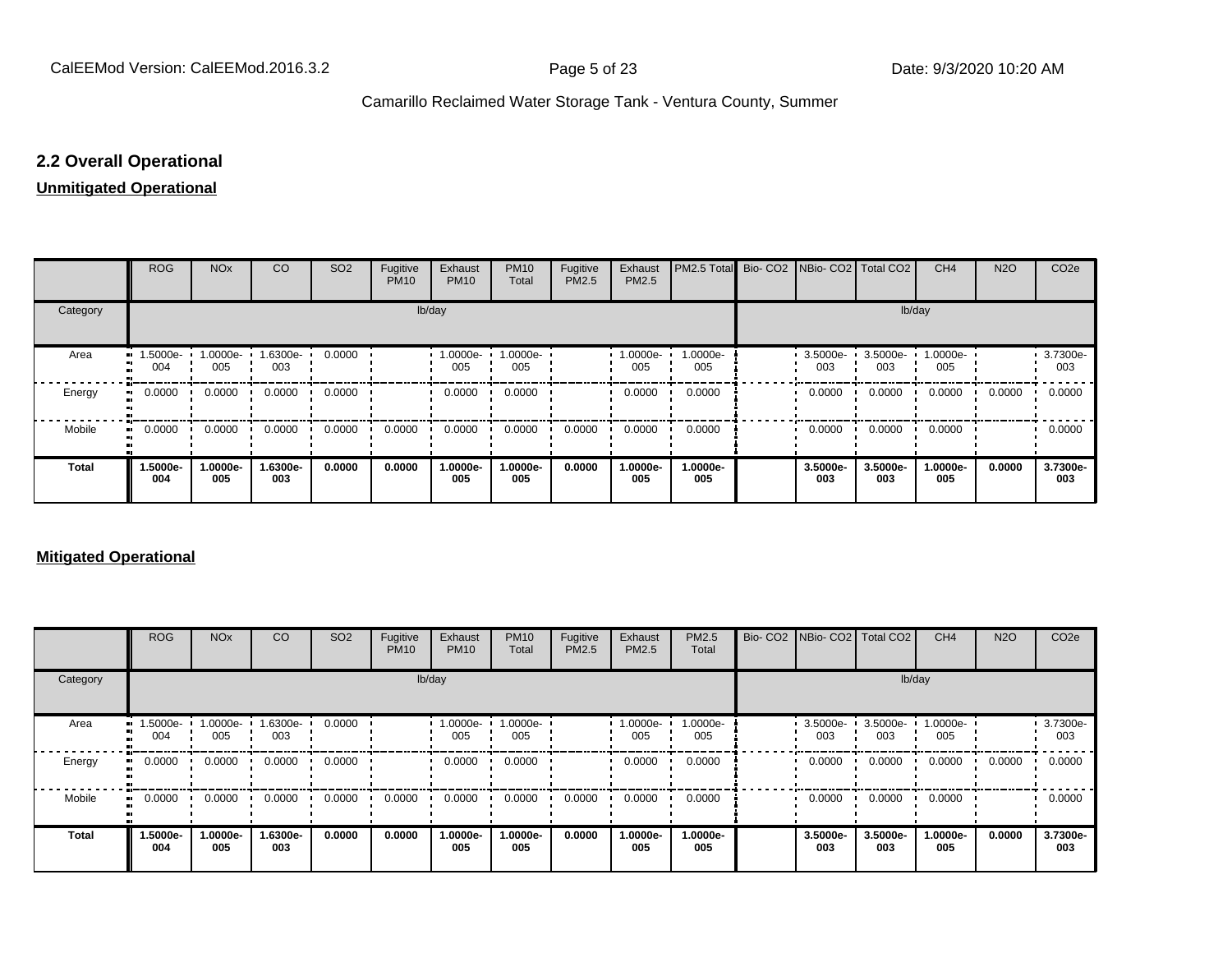|                             | <b>ROG</b> | <b>NO<sub>x</sub></b> | CO   | <b>SO2</b> | <b>Fugitive</b><br><b>PM10</b> | Exhaust<br><b>PM10</b> | <b>PM10</b><br><b>Total</b> | <b>Fugitive</b><br><b>PM2.5</b> | <b>Exhaust</b><br><b>PM2.5</b> | <b>PM2.5</b><br>Total | Bio-CO2 NBio-CO2 Total CO2 |      |      | CH <sub>4</sub> | <b>N20</b> | CO <sub>2e</sub> |
|-----------------------------|------------|-----------------------|------|------------|--------------------------------|------------------------|-----------------------------|---------------------------------|--------------------------------|-----------------------|----------------------------|------|------|-----------------|------------|------------------|
| Percent<br><b>Reduction</b> | 0.00       | 0.00                  | 0.00 | 0.00       | 0.00                           | 0.00                   | 0.00                        | 0.00                            | 0.00                           | 0.00                  | 0.00                       | 0.00 | 0.00 | 0.00            | 0.00       | 0.00             |

#### **3.0 Construction Detail**

#### **Construction Phase**

| Phase<br><b>Number</b> | <b>Phase Name</b>             | Phase Type                   | <b>Start Date</b> | <b>End Date</b> | Num Days Num Days<br>Week |     | <b>Phase Description</b> |
|------------------------|-------------------------------|------------------------------|-------------------|-----------------|---------------------------|-----|--------------------------|
|                        | •Site Prepration              | •Site Preparation            | 16/14/2021        | !6/18/2021      |                           |     |                          |
|                        | •Demolition                   | •Demolition                  | 6/21/2021         | !7/9/2021       |                           | 15  |                          |
|                        | <b>Excavation and Grading</b> | •Grading                     | 17/12/2021        | !8/13/2021      |                           | 25  |                          |
|                        | <b>Tank Construction</b>      | <b>Building Construction</b> | 8/16/2021         | '1/28/2022      |                           | 120 |                          |

**Acres of Grading (Site Preparation Phase): 0**

**Acres of Grading (Grading Phase): 0**

**Acres of Paving: 0.37**

**Residential Indoor: 0; Residential Outdoor: 0; Non-Residential Indoor: 0; Non-Residential Outdoor: 0; Striped Parking Area: 0 (Architectural Coating ±sqft)**

#### **OffRoad Equipment**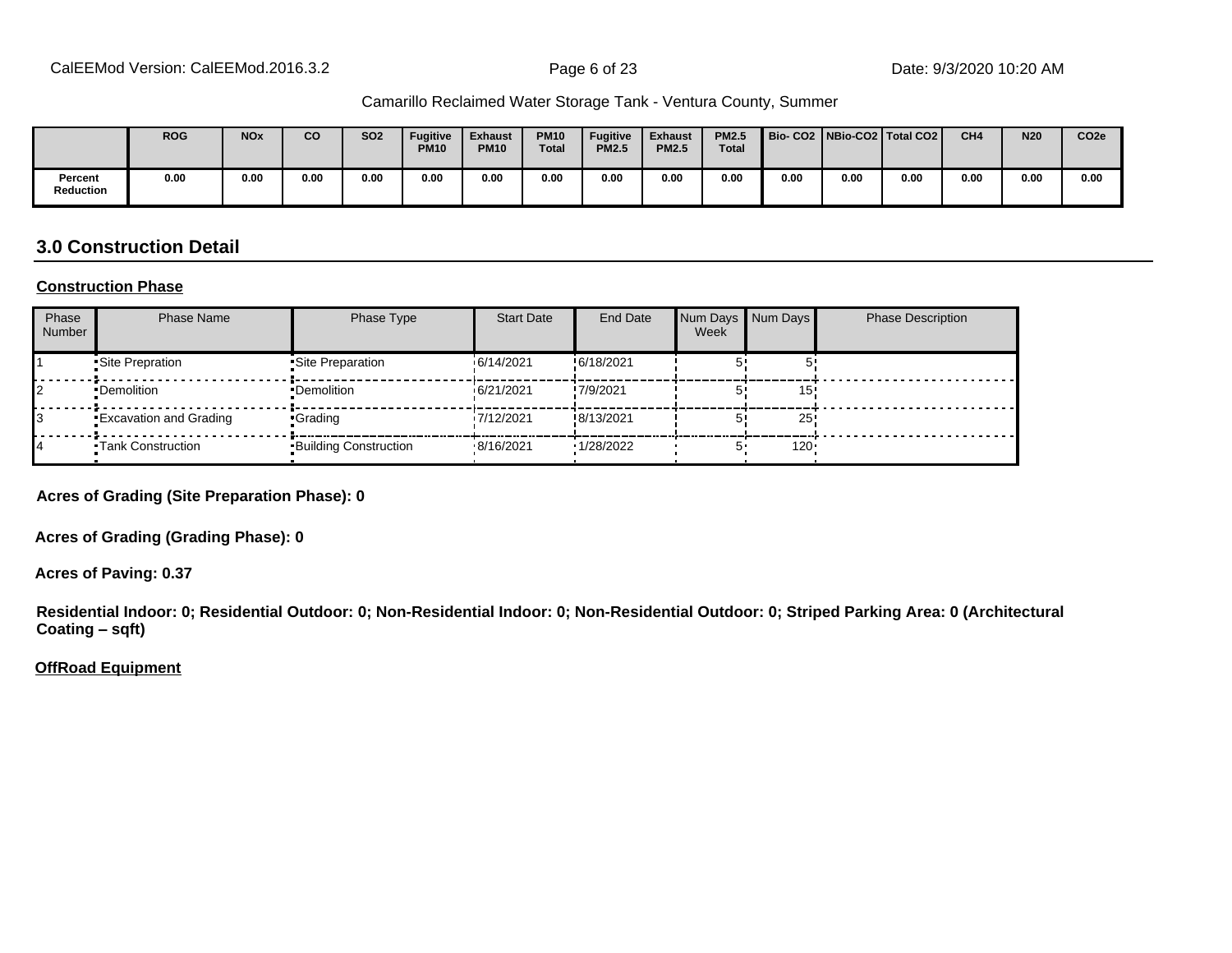| <b>Phase Name</b>             | Offroad Equipment Type           | Amount | <b>Usage Hours</b> | <b>Horse Power</b> | <b>Load Factor</b> |
|-------------------------------|----------------------------------|--------|--------------------|--------------------|--------------------|
| <b>Site Prepration</b>        | Concrete/Industrial Saws         | 0      |                    | 81!                | 0.73               |
| Site Prepration               | •Graders                         |        | 8.00               | 187                | 0.41               |
| Site Prepration               | <b>Rubber Tired Dozers</b>       | 0      |                    | 247                | 0.40               |
| <b>Site Prepration</b>        | •Tractors/Loaders/Backhoes       |        | 8.00               | 97!                | 0.37               |
| Demolition                    | •Cement and Mortar Mixers        | 0 i    |                    | 9                  | 0.56               |
| Demolition                    | <b>*Concrete/Industrial Saws</b> |        | 8.00               | 81                 | 0.73               |
| Demolition                    | <b>Cranes</b>                    | 0      |                    | 231                | 0.29               |
| Demolition                    | -Forklifts                       | 0:     |                    | 89!                | 0.20               |
| Demolition                    | •Pavers                          | Οi     |                    | 130!               | 0.42               |
| Demolition                    | ·Rollers                         | 0      |                    | 80                 | 0.38               |
| Demolition                    | Rubber Tired Dozers              |        | 1.00               | 247                | 0.40               |
| Demolition                    | •Tractors/Loaders/Backhoes       | 2i     | 6.00 <sup>1</sup>  | 97'                | 0.37               |
| <b>Excavation and Grading</b> | Concrete/Industrial Saws         |        | 8.00               | 81 <sub>1</sub>    | 0.73               |
| <b>Excavation and Grading</b> | <b>Excavators</b>                |        | 6.00               | 78                 | 0.48               |
| <b>Excavation and Grading</b> | Rubber Tired Dozers              |        | 1.00               | 247!               | 0.40               |
| <b>Excavation and Grading</b> | Tractors/Loaders/Backhoes        |        | 6.00               | 97                 | 0.37               |
| <b>Tank Construction</b>      | •Cranes                          |        | 4.00 <sup>1</sup>  | 231                | 0.29               |
| <b>Tank Construction</b>      | •Forklifts                       |        | 6.00               | 89                 | 0.20               |
| <b>Tank Construction</b>      | Tractors/Loaders/Backhoes        | 2:     | 8.00               | 97:                | 0.37               |

**Trips and VMT**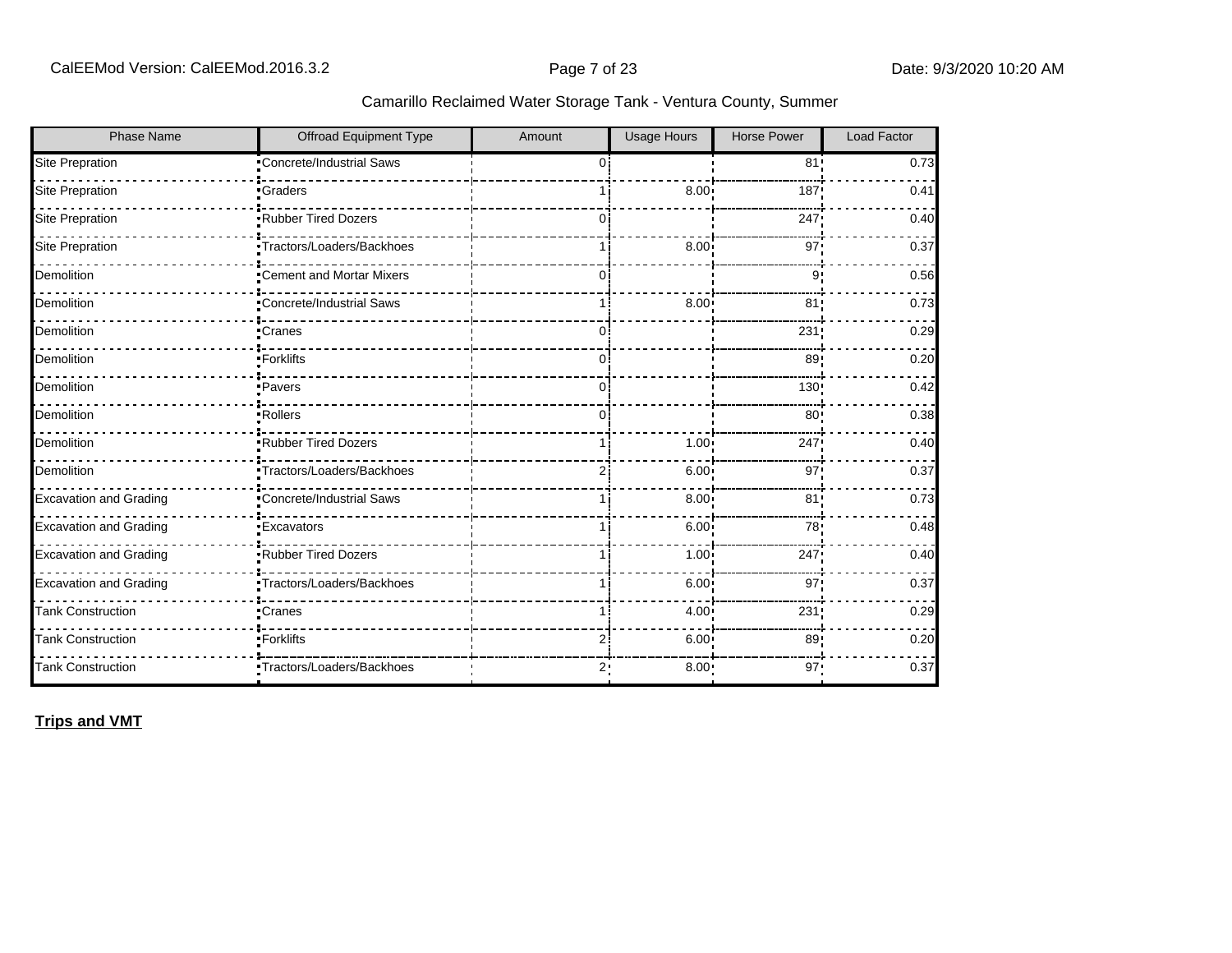| <b>Phase Name</b>                   | <b>Offroad Equipment</b><br>Count | <b>Worker Trip</b><br><b>Number</b> | Vendor Trip<br><b>Number</b> | <b>Hauling Trip</b><br><b>Number</b> | <b>Worker Trip</b><br>Length | Vendor Trip<br>Length | <b>Hauling Trip</b><br>Length | <b>Worker Vehicle</b><br>Class | Vendor<br>Vehicle Class Vehicle Class | Hauling     |
|-------------------------------------|-----------------------------------|-------------------------------------|------------------------------|--------------------------------------|------------------------------|-----------------------|-------------------------------|--------------------------------|---------------------------------------|-------------|
| Site Prepration                     |                                   | 5.00                                | 0.00!                        | $0.00 \cdot$                         | 10.80i                       | 7.30!                 |                               | 20.00 LD Mix                   | <b>HDT Mix</b>                        | !HHDT       |
| Demolition                          |                                   | 10.00                               | 3.00!                        | $247.00 \cdot$                       | 10.80i                       | 7.30!                 |                               | 20.00 LD Mix                   | <b>HDT Mix</b>                        | !ННDТ       |
| <b>Excavation and</b><br>$C$ rodina |                                   | 10.00                               | 0.00!                        | $0.00 \cdot$                         | 10.80i                       | 7.30!                 |                               | 20.00 LD Mix                   | <b>HDT Mix</b>                        | !ННDТ       |
| Tank Construction                   |                                   | 7.00 <sub>1</sub>                   | $3.00 -$                     | $0.00 \cdot$                         | $10.80 -$                    | $7.30 \cdot$          |                               | 20.00 LD Mix                   | <b>HDT Mix</b>                        | <b>HHDT</b> |

#### **3.1 Mitigation Measures Construction**

Water Exposed Area

#### **3.2 Site Prepration - 2021**

|                      | <b>ROG</b>            | <b>NO<sub>x</sub></b> | CO     | SO <sub>2</sub>   | Fugitive<br><b>PM10</b> | Exhaust<br><b>PM10</b> | <b>PM10</b><br>Total | Fugitive<br><b>PM2.5</b> | Exhaust<br><b>PM2.5</b> | <b>PM2.5 Total</b> Bio- CO2 NBio- CO2 Total CO2 |          |                   | CH <sub>4</sub> | <b>N2O</b> | CO <sub>2e</sub> |
|----------------------|-----------------------|-----------------------|--------|-------------------|-------------------------|------------------------|----------------------|--------------------------|-------------------------|-------------------------------------------------|----------|-------------------|-----------------|------------|------------------|
| Category             |                       |                       |        |                   |                         | lb/day                 |                      |                          |                         |                                                 |          | lb/day            |                 |            |                  |
| <b>Fugitive Dust</b> |                       |                       |        |                   | 0.5303                  | 0.0000                 | 0.5303               | 0.0573                   | 0.0000                  | 0.0573                                          |          | 0.0000            |                 |            | 0.0000           |
| Off-Road             | $\blacksquare$ 0.6403 | 7.8204                | 4.0274 | $9.7300e-$<br>003 |                         | 0.2995                 | 0.2995               |                          | 0.2755                  | 0.2755                                          |          | 942.5842 942.5842 | 0.3049          |            | 950.2055         |
| <b>Total</b>         | 0.6403                | 7.8204                | 4.0274 | 9.7300e-<br>003   | 0.5303                  | 0.2995                 | 0.8297               | 0.0573                   | 0.2755                  | 0.3328                                          | 942.5842 | 942.5842          | 0.3049          |            | 950.2055         |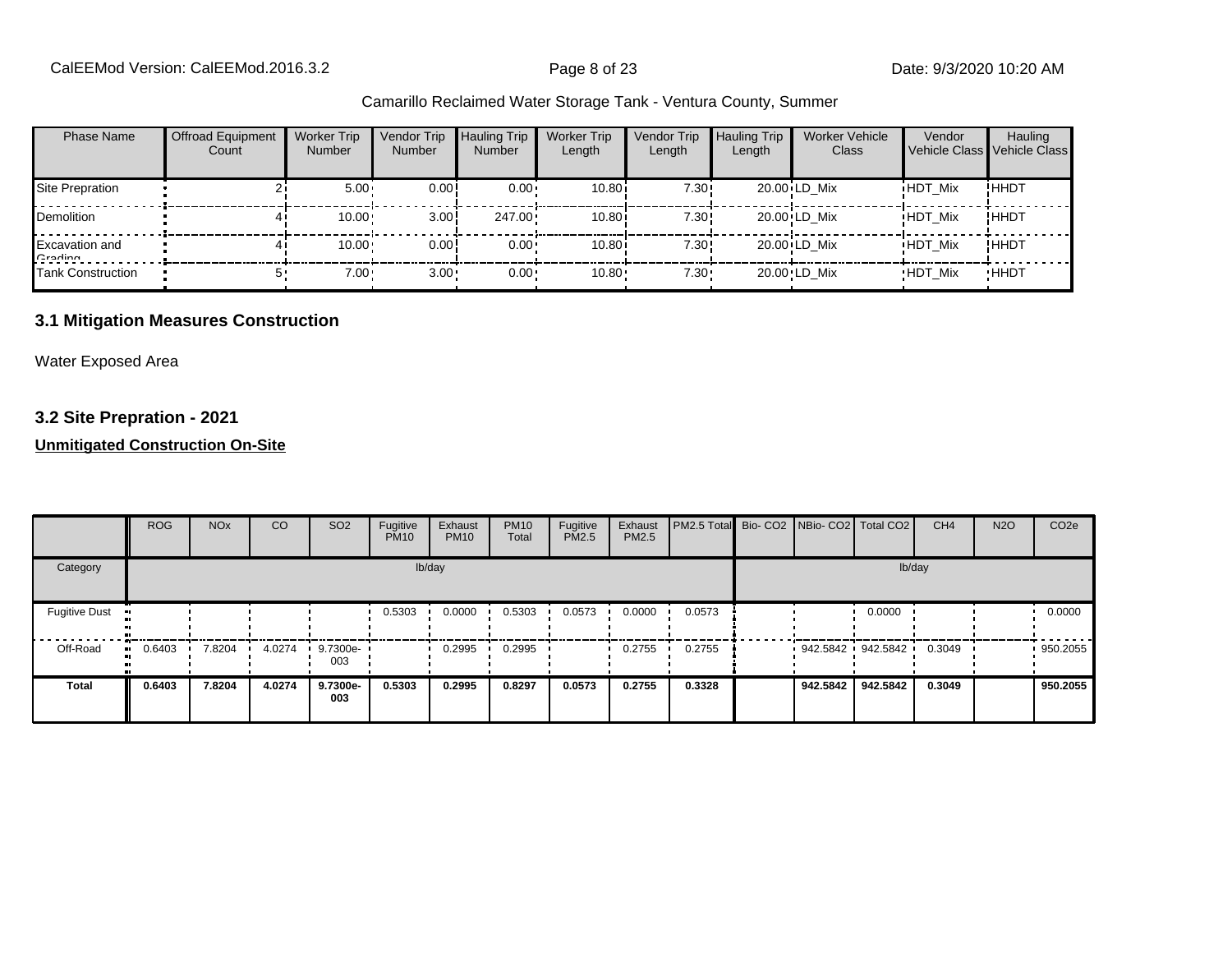#### **3.2 Site Prepration - 2021**

#### **Unmitigated Construction Off-Site**

|                           | <b>ROG</b> | <b>NO<sub>x</sub></b> | CO     | SO <sub>2</sub> | Fugitive<br><b>PM10</b> | Exhaust<br><b>PM10</b> | <b>PM10</b><br>Total | Fugitive<br>PM2.5 | Exhaust<br>PM2.5 | PM2.5 Total Bio- CO2 NBio- CO2 Total CO2 |         |         | CH <sub>4</sub> | <b>N2O</b> | CO <sub>2e</sub> |
|---------------------------|------------|-----------------------|--------|-----------------|-------------------------|------------------------|----------------------|-------------------|------------------|------------------------------------------|---------|---------|-----------------|------------|------------------|
| Category                  |            |                       |        |                 |                         | lb/day                 |                      |                   |                  |                                          |         | lb/day  |                 |            |                  |
| Hauling<br>$\blacksquare$ | 0.0000     | 0.0000                | 0.0000 | 0.0000          | 0.0000                  | 0.0000                 | 0.0000               | 0.0000            | 0.0000           | 0.0000                                   | 0.0000  | 0.0000  | 0.0000          |            | 0.0000           |
| Vendor<br>$\bullet$       | 0.0000     | 0.0000                | 0.0000 | 0.0000          | 0.0000                  | 0.0000                 | 0.0000               | 0.0000            | 0.0000           | 0.0000                                   | 0.0000  | 0.0000  | 0.0000          |            | 0.0000           |
| Worker<br>$\bullet$       | 0.0171     | 9.8900e-<br>003       | 0.1277 | 3.9000e-<br>004 | 0.0411                  | 2.8000e-<br>004        | 0.0414               | 0.0109            | 2.6000e-<br>004  | 0.0112                                   | 38.4995 | 38.4995 | 9.7000e-<br>004 |            | 38.5236          |
| <b>Total</b>              | 0.0171     | 9.8900e-<br>003       | 0.1277 | 3.9000e-<br>004 | 0.0411                  | 2.8000e-<br>004        | 0.0414               | 0.0109            | 2.6000e-<br>004  | 0.0112                                   | 38.4995 | 38.4995 | 9.7000e-<br>004 |            | 38.5236          |

|                      | <b>ROG</b> | <b>NO<sub>x</sub></b> | CO     | SO <sub>2</sub> | Fugitive<br><b>PM10</b> | Exhaust<br><b>PM10</b> | <b>PM10</b><br>Total | Fugitive<br><b>PM2.5</b> | Exhaust<br><b>PM2.5</b> | PM2.5 Total Bio- CO2 NBio- CO2 Total CO2 |        |                   |          | CH <sub>4</sub> | <b>N2O</b> | CO <sub>2e</sub> |
|----------------------|------------|-----------------------|--------|-----------------|-------------------------|------------------------|----------------------|--------------------------|-------------------------|------------------------------------------|--------|-------------------|----------|-----------------|------------|------------------|
| Category             |            |                       |        |                 |                         | lb/day                 |                      |                          |                         |                                          |        |                   | lb/day   |                 |            |                  |
| <b>Fugitive Dust</b> |            |                       |        |                 | 0.2068                  | 0.0000                 | 0.2068               | 0.0223                   | 0.0000                  | 0.0223                                   |        |                   | 0.0000   |                 |            | 0.0000           |
| Off-Road             | 0.6403     | 7.8204                | 4.0274 | 9.7300e-<br>003 |                         | 0.2995                 | 0.2995               |                          | 0.2755                  | 0.2755                                   | 0.0000 | 942.5842 942.5842 |          | 0.3049          |            | 950.2055         |
| <b>Total</b>         | 0.6403     | 7.8204                | 4.0274 | 9.7300e-<br>003 | 0.2068                  | 0.2995                 | 0.5063               | 0.0223                   | 0.2755                  | 0.2978                                   | 0.0000 | 942.5842          | 942.5842 | 0.3049          |            | 950.2055         |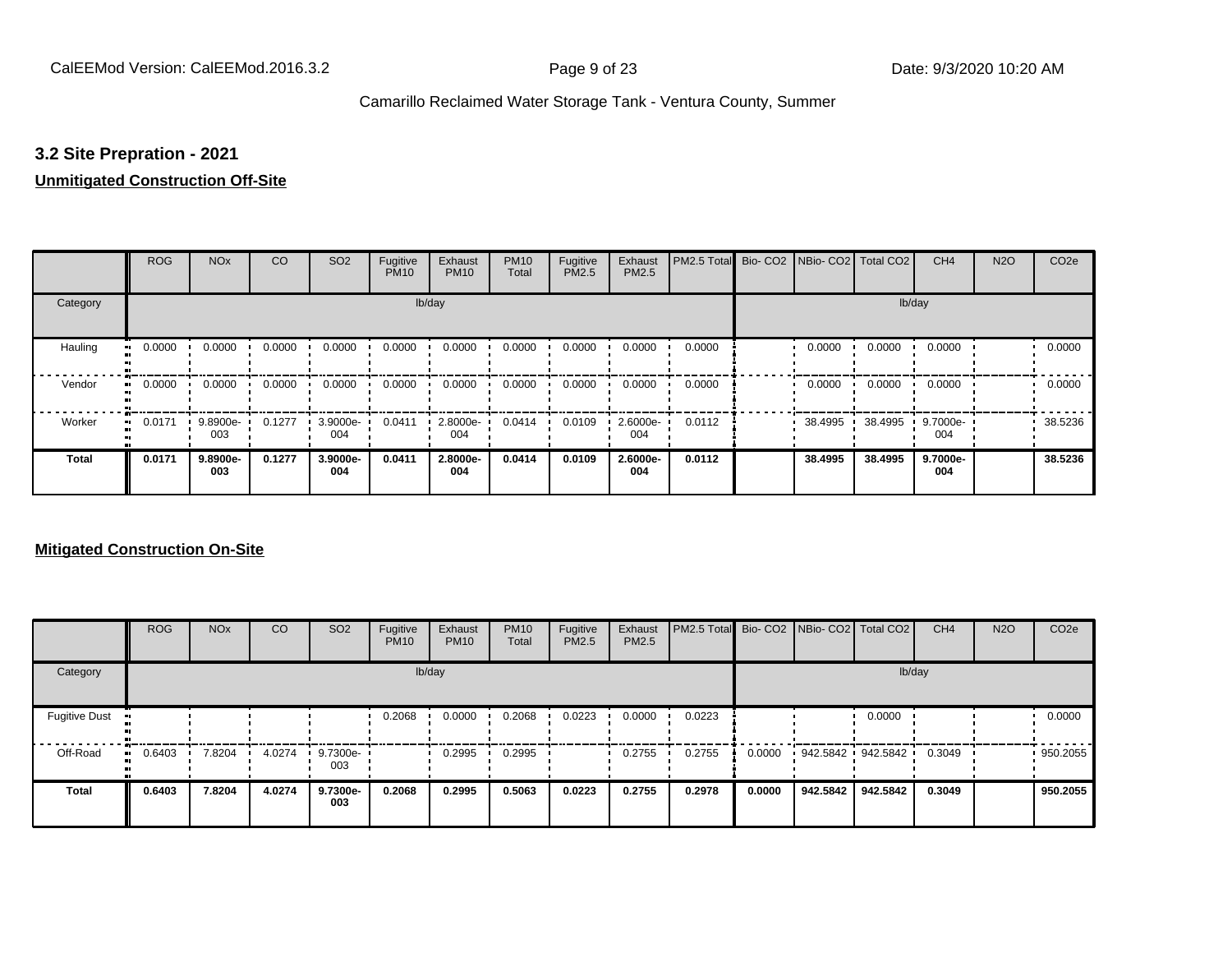#### **3.2 Site Prepration - 2021**

#### **Mitigated Construction Off-Site**

|                            | <b>ROG</b> | <b>NO<sub>x</sub></b> | CO     | SO <sub>2</sub> | Fugitive<br><b>PM10</b> | Exhaust<br><b>PM10</b> | <b>PM10</b><br>Total | Fugitive<br>PM2.5 | Exhaust<br>PM2.5 | PM2.5 Total | Bio- CO2   NBio- CO2   Total CO2 |         | CH <sub>4</sub> | <b>N2O</b> | CO <sub>2e</sub> |
|----------------------------|------------|-----------------------|--------|-----------------|-------------------------|------------------------|----------------------|-------------------|------------------|-------------|----------------------------------|---------|-----------------|------------|------------------|
| Category                   |            |                       |        |                 | lb/day                  |                        |                      |                   |                  |             |                                  | lb/day  |                 |            |                  |
| Hauling                    | 0.0000     | 0.0000                | 0.0000 | 0.0000          | 0.0000                  | 0.0000                 | 0.0000               | 0.0000            | 0.0000           | 0.0000      | 0.0000                           | 0.0000  | 0.0000          |            | 0.0000           |
| Vendor<br>$\bullet$        | 0.0000     | 0.0000                | 0.0000 | 0.0000          | 0.0000                  | 0.0000                 | 0.0000               | 0.0000            | 0.0000           | 0.0000      | 0.0000                           | 0.0000  | 0.0000          |            | 0.0000           |
| Worker<br>$\bullet\bullet$ | 0.0171     | 9.8900e-<br>003       | 0.1277 | 3.9000e-<br>004 | 0.0411                  | 2.8000e-<br>004        | 0.0414               | 0.0109            | 2.6000e-<br>004  | 0.0112      | 38.4995 ·                        | 38.4995 | 9.7000e-<br>004 |            | 38.5236          |
| <b>Total</b>               | 0.0171     | 9.8900e-<br>003       | 0.1277 | 3.9000e-<br>004 | 0.0411                  | 2.8000e-<br>004        | 0.0414               | 0.0109            | 2.6000e-<br>004  | 0.0112      | 38.4995                          | 38.4995 | 9.7000e-<br>004 |            | 38.5236          |

**3.3 Demolition - 2021**

|                      | <b>ROG</b> | <b>NO<sub>x</sub></b> | CO     | SO <sub>2</sub> | Fugitive<br><b>PM10</b> | Exhaust<br><b>PM10</b> | <b>PM10</b><br>Total | Fugitive<br><b>PM2.5</b> | Exhaust<br>PM2.5 | PM2.5 Total Bio- CO2 NBio- CO2 Total CO2 |   |                                | CH <sub>4</sub> | <b>N2O</b> | CO <sub>2e</sub> |
|----------------------|------------|-----------------------|--------|-----------------|-------------------------|------------------------|----------------------|--------------------------|------------------|------------------------------------------|---|--------------------------------|-----------------|------------|------------------|
| Category             |            |                       |        |                 |                         | lb/day                 |                      |                          |                  |                                          |   | lb/day                         |                 |            |                  |
| <b>Fugitive Dust</b> |            |                       |        |                 | 3.6110                  | 0.0000                 | 3.6110               | 0.5468                   | 0.0000           | 0.5468                                   |   | 0.0000                         |                 |            | 0.0000           |
| Off-Road             | 0.7965     | 7.2530                | 7.5691 | 0.0120          |                         | 0.4073                 | 0.4073               |                          | 0.3886           | 0.3886                                   |   | $1,147.433$ $1,147.433$ 0.2138 |                 |            | .1,152.779       |
| <b>Total</b>         | 0.7965     | 7.2530                | 7.5691 | 0.0120          | 3.6110                  | 0.4073                 | 4.0183               | 0.5468                   | 0.3886           | 0.9354                                   | 8 | 1,147.433 1,147.433            | 0.2138          |            | 1,152.779        |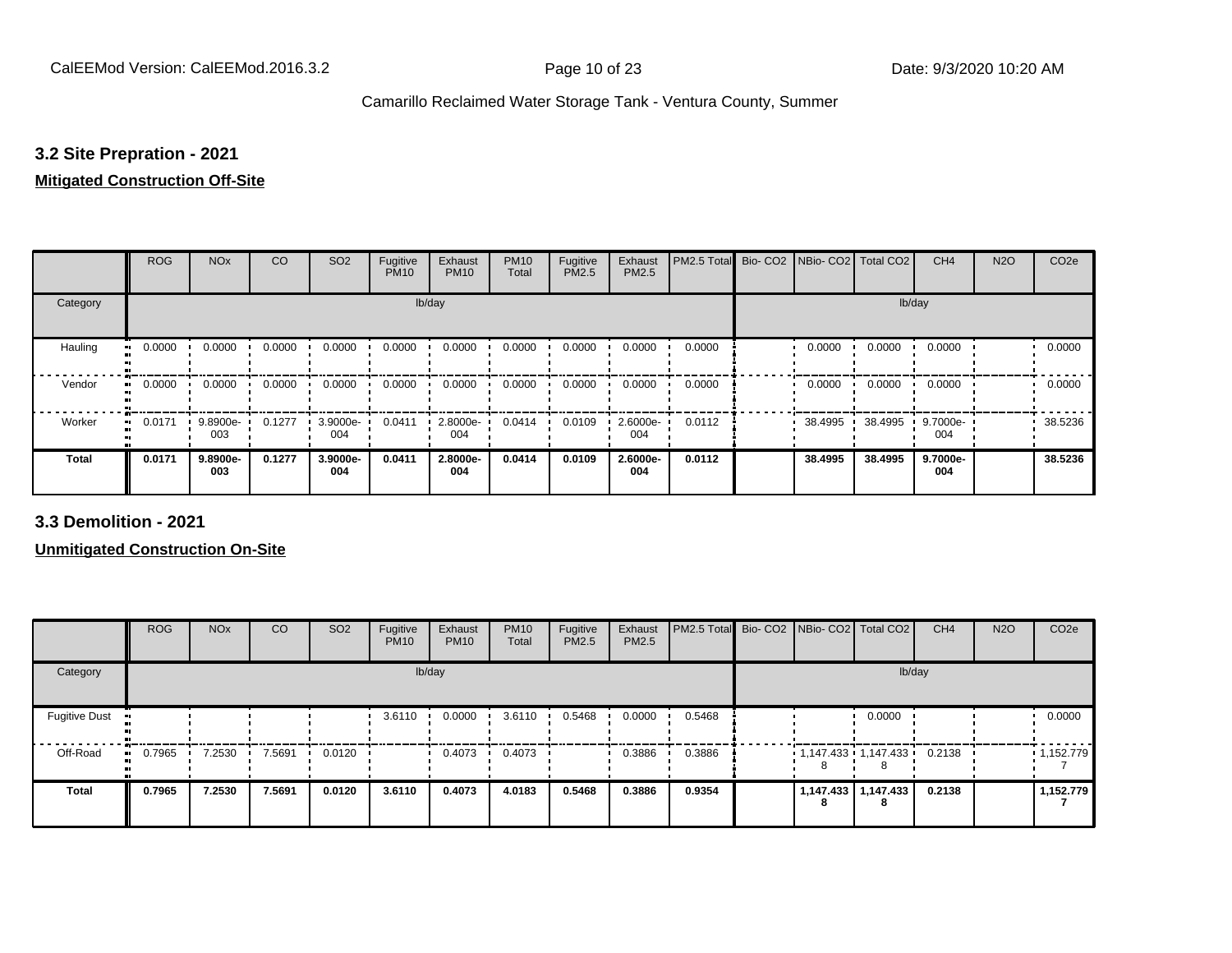#### **3.3 Demolition - 2021**

#### **Unmitigated Construction Off-Site**

|              | <b>ROG</b>          | <b>NO<sub>x</sub></b> | CO     | SO <sub>2</sub> | Fugitive<br><b>PM10</b> | Exhaust<br><b>PM10</b> | <b>PM10</b><br>Total | Fugitive<br>PM2.5 | Exhaust<br>PM2.5 | PM2.5 Total     | Bio- CO2   NBio- CO2   Total CO2 |           | CH <sub>4</sub> | <b>N2O</b> | CO <sub>2e</sub> |
|--------------|---------------------|-----------------------|--------|-----------------|-------------------------|------------------------|----------------------|-------------------|------------------|-----------------|----------------------------------|-----------|-----------------|------------|------------------|
| Category     |                     |                       |        |                 |                         | lb/day                 |                      |                   |                  |                 |                                  |           | lb/day          |            |                  |
| Hauling      | 0.1120<br>$\bullet$ | 4.0609                | 0.9526 | 0.0123          | 0.2869                  | 0.0162                 | 0.3031               | 0.0786            | 0.0155           | 0.0941          | $1,346.710$ $1,346.710$ $1$      |           | 0.1257          |            | 1,349.851        |
| Vendor       | $-8.4200e-$<br>003  | 0.2894                | 0.0742 | 7.7000e-<br>004 | 0.0203                  | 8.1000e-<br>004        | 0.0211               | 5.8400e-<br>003   | 7.7000e-<br>004  | 6.6100e-<br>003 | 82.6757                          | 82.6757   | 6.3300e-<br>003 |            | 82.8339          |
| Worker       | 0.0343<br>$\bullet$ | 0.0198                | 0.2554 | 7.7000e-<br>004 | 0.0822                  | 5.7000e-<br>004        | 0.0827               | 0.0218            | 5.2000e-<br>004  | 0.0223          | 76.9989                          | 76.9989   | 1.9300e-<br>003 |            | 77.0472          |
| <b>Total</b> | 0.1547              | 4.3701                | 1.2821 | 0.0138          | 0.3893                  | 0.0176                 | 0.4069               | 0.1062            | 0.0168           | 0.1230          | 1,506.384                        | 1,506.384 | 0.1339          |            | 1,509.732        |

|                      | <b>ROG</b> | <b>NO<sub>x</sub></b> | <b>CO</b> | SO <sub>2</sub> | Fugitive<br><b>PM10</b> | Exhaust<br><b>PM10</b> | <b>PM10</b><br>Total | Fugitive<br><b>PM2.5</b> | Exhaust<br><b>PM2.5</b> | <b>PM2.5 Total</b> Bio- CO2 NBio- CO2 Total CO2 |        |                                |                              | CH <sub>4</sub> | <b>N2O</b> | CO <sub>2e</sub> |
|----------------------|------------|-----------------------|-----------|-----------------|-------------------------|------------------------|----------------------|--------------------------|-------------------------|-------------------------------------------------|--------|--------------------------------|------------------------------|-----------------|------------|------------------|
| Category             |            |                       |           |                 |                         | lb/day                 |                      |                          |                         |                                                 |        |                                | lb/day                       |                 |            |                  |
| <b>Fugitive Dust</b> |            |                       |           |                 | 1.4083                  | 0.0000                 | 1.4083               | 0.2133                   | 0.0000                  | 0.2133                                          |        |                                | 0.0000                       |                 |            | 0.0000           |
| Off-Road             | 0.7965<br> | 7.2530                | 7.5691    | 0.0120          |                         | 0.4073                 | 0.4073               |                          | 0.3886                  | 0.3886                                          | 0.0000 | $1,147.433$ $1,147.433$ 0.2138 |                              |                 |            | 1,152.779        |
| <b>Total</b>         | 0.7965     | 7.2530                | 7.5691    | 0.0120          | 1.4083                  | 0.4073                 | 1.8156               | 0.2133                   | 0.3886                  | 0.6019                                          | 0.0000 | 8                              | 1,147.433   1,147.433  <br>8 | 0.2138          |            | 1,152.779        |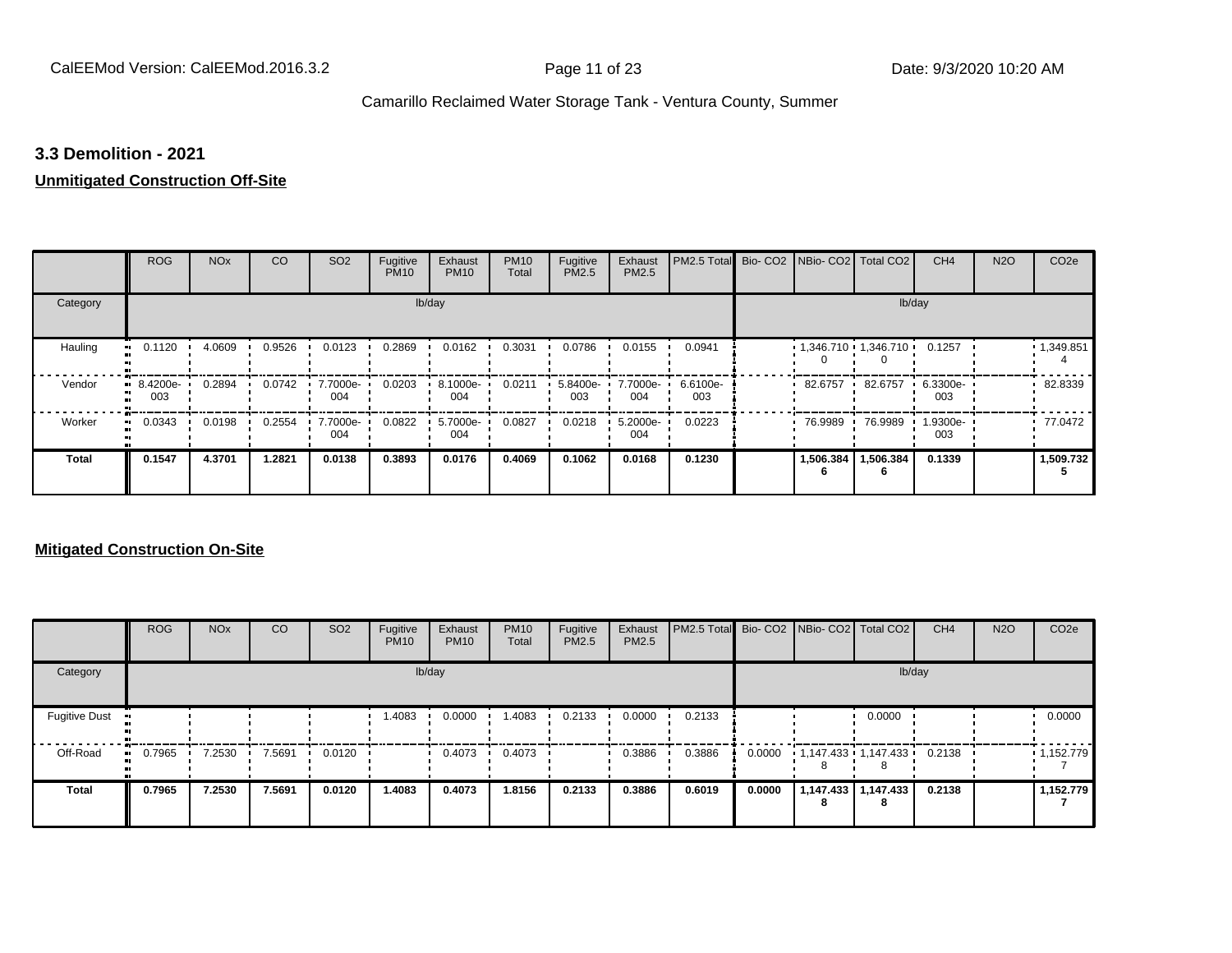#### **3.3 Demolition - 2021**

### **Mitigated Construction Off-Site**

|              | <b>ROG</b>          | <b>NO<sub>x</sub></b> | CO     | SO <sub>2</sub> | Fugitive<br><b>PM10</b> | Exhaust<br><b>PM10</b> | <b>PM10</b><br>Total | Fugitive<br>PM2.5 | Exhaust<br>PM2.5 | PM2.5 Total     | Bio-CO2 NBio-CO2 Total CO2  |           | CH <sub>4</sub> | <b>N2O</b> | CO <sub>2e</sub> |
|--------------|---------------------|-----------------------|--------|-----------------|-------------------------|------------------------|----------------------|-------------------|------------------|-----------------|-----------------------------|-----------|-----------------|------------|------------------|
| Category     |                     |                       |        |                 |                         | lb/day                 |                      |                   |                  |                 |                             |           | lb/day          |            |                  |
| Hauling      | 0.1120<br>$\bullet$ | 4.0609                | 0.9526 | 0.0123          | 0.2869                  | 0.0162                 | 0.3031               | 0.0786            | 0.0155           | 0.0941          | $1,346.710$ $1,346.710$ $1$ |           | 0.1257          |            | 1,349.851        |
| Vendor       | $-8.4200e-$<br>003  | 0.2894                | 0.0742 | 7.7000e-<br>004 | 0.0203                  | 8.1000e-<br>004        | 0.0211               | 5.8400e-<br>003   | 7.7000e-<br>004  | 6.6100e-<br>003 | 82.6757                     | 82.6757   | 6.3300e-<br>003 |            | 82.8339          |
| Worker       | 0.0343<br>$\bullet$ | 0.0198                | 0.2554 | 7.7000e-<br>004 | 0.0822                  | 5.7000e-<br>004        | 0.0827               | 0.0218            | 5.2000e-<br>004  | 0.0223          | 76.9989                     | 76.9989   | 1.9300e-<br>003 |            | 77.0472          |
| <b>Total</b> | 0.1547              | 4.3701                | 1.2821 | 0.0138          | 0.3893                  | 0.0176                 | 0.4069               | 0.1062            | 0.0168           | 0.1230          | 1,506.384                   | 1,506.384 | 0.1339          |            | 1,509.732        |

#### **3.4 Excavation and Grading - 2021**

|                                  | <b>ROG</b>   | <b>NO<sub>x</sub></b> | CO     | SO <sub>2</sub> | Fugitive<br><b>PM10</b> | Exhaust<br><b>PM10</b> | <b>PM10</b><br>Total | Fugitive<br><b>PM2.5</b> | Exhaust<br>PM2.5 | PM2.5 Total Bio- CO2 NBio- CO2   Total CO2 |                                  |                       | CH <sub>4</sub> | <b>N2O</b> | CO <sub>2e</sub> |
|----------------------------------|--------------|-----------------------|--------|-----------------|-------------------------|------------------------|----------------------|--------------------------|------------------|--------------------------------------------|----------------------------------|-----------------------|-----------------|------------|------------------|
| Category                         |              |                       |        |                 |                         | lb/day                 |                      |                          |                  |                                            |                                  | lb/day                |                 |            |                  |
| <b>Fugitive Dust</b><br><b>D</b> |              |                       |        |                 | 0.7528                  | 0.0000                 | 0.7528               | 0.4138                   | 0.0000           | 0.4138                                     |                                  | 0.0000                |                 |            | 0.0000           |
| Off-Road                         | 0.7923<br>ш. | 7.2421                | 7.6033 | 0.0121          |                         | 0.4031                 | 0.4031               |                          | 0.3847           | 0.3847                                     | $1,153.430$ $1,153.430$ $0.2158$ |                       |                 |            | 1,158.824        |
| <b>Total</b>                     | 0.7923       | 7.2421                | 7.6033 | 0.0121          | 0.7528                  | 0.4031                 | 1.1558               | 0.4138                   | 0.3847           | 0.7985                                     |                                  | 1,153.430   1,153.430 | 0.2158          |            | 1,158.824        |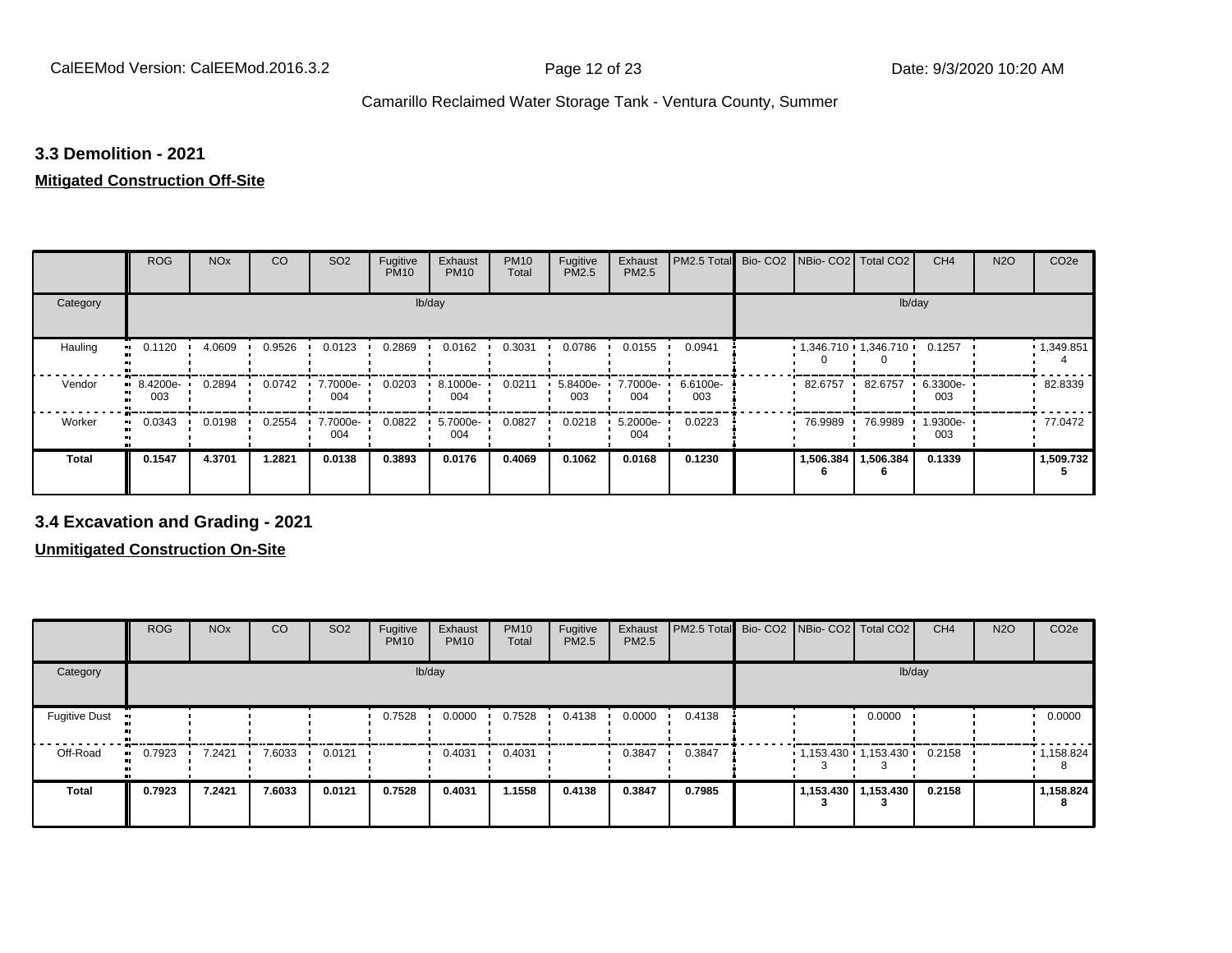#### **3.4 Excavation and Grading - 2021**

#### **Unmitigated Construction Off-Site**

|              | <b>ROG</b> | <b>NO<sub>x</sub></b> | CO     | SO <sub>2</sub> | Fugitive<br><b>PM10</b> | Exhaust<br><b>PM10</b> | <b>PM10</b><br>Total | Fugitive<br><b>PM2.5</b> | Exhaust<br>PM2.5 | PM2.5 Total Bio- CO2 NBio- CO2 Total CO2 |         |         | CH <sub>4</sub> | <b>N2O</b> | CO <sub>2e</sub> |
|--------------|------------|-----------------------|--------|-----------------|-------------------------|------------------------|----------------------|--------------------------|------------------|------------------------------------------|---------|---------|-----------------|------------|------------------|
| Category     |            |                       |        |                 |                         | lb/day                 |                      |                          |                  |                                          |         |         | lb/day          |            |                  |
| Hauling      | 0.0000     | 0.0000                | 0.0000 | 0.0000          | 0.0000                  | 0.0000                 | 0.0000               | 0.0000                   | 0.0000           | 0.0000                                   | 0.0000  | 0.0000  | 0.0000          |            | 0.0000           |
| Vendor       | 0.0000     | 0.0000                | 0.0000 | 0.0000          | 0.0000                  | 0.0000                 | 0.0000               | 0.0000                   | 0.0000           | 0.0000                                   | 0.0000  | 0.0000  | 0.0000          |            | 0.0000           |
| Worker       | 0.0343     | 0.0198                | 0.2554 | 7.7000e-<br>004 | 0.0822                  | 5.7000e-<br>004        | 0.0827               | 0.0218                   | 5.2000e-<br>004  | 0.0223                                   | 76.9989 | 76.9989 | 1.9300e-<br>003 |            | 77.0472          |
| <b>Total</b> | 0.0343     | 0.0198                | 0.2554 | 7.7000e-<br>004 | 0.0822                  | 5.7000e-<br>004        | 0.0827               | 0.0218                   | 5.2000e-<br>004  | 0.0223                                   | 76.9989 | 76.9989 | 1.9300e-<br>003 |            | 77.0472          |

|                      | <b>ROG</b> | <b>NO<sub>x</sub></b> | <b>CO</b> | SO <sub>2</sub> | Fugitive<br><b>PM10</b> | Exhaust<br><b>PM10</b> | <b>PM10</b><br>Total | Fugitive<br><b>PM2.5</b> | Exhaust<br><b>PM2.5</b> | PM2.5<br>Total |        | Bio- CO2   NBio- CO2   Total CO2 |                       | CH <sub>4</sub> | <b>N2O</b> | CO <sub>2e</sub>  |
|----------------------|------------|-----------------------|-----------|-----------------|-------------------------|------------------------|----------------------|--------------------------|-------------------------|----------------|--------|----------------------------------|-----------------------|-----------------|------------|-------------------|
| Category             |            |                       |           |                 |                         | lb/day                 |                      |                          |                         |                |        |                                  | lb/day                |                 |            |                   |
| <b>Fugitive Dust</b> |            |                       |           |                 | 0.2936                  | 0.0000                 | 0.2936               | 0.1614                   | 0.0000                  | 0.1614         |        |                                  | 0.0000                |                 |            | 0.0000            |
| Off-Road             | 0.7923<br> | 7.2421                | 7.6033    | 0.0121          |                         | 0.4031                 | 0.4031               |                          | 0.3847                  | 0.3847         | 0.0000 | $1,153.430$ $1,153.430$          |                       | 0.2158          |            | $\cdot$ 1,158.824 |
| <b>Total</b>         | 0.7923     | 7.2421                | 7.6033    | 0.0121          | 0.2936                  | 0.4031                 | 0.6966               | 0.1614                   | 0.3847                  | 0.5460         | 0.0000 |                                  | 1,153.430   1,153.430 | 0.2158          |            | 1,158.824<br>8    |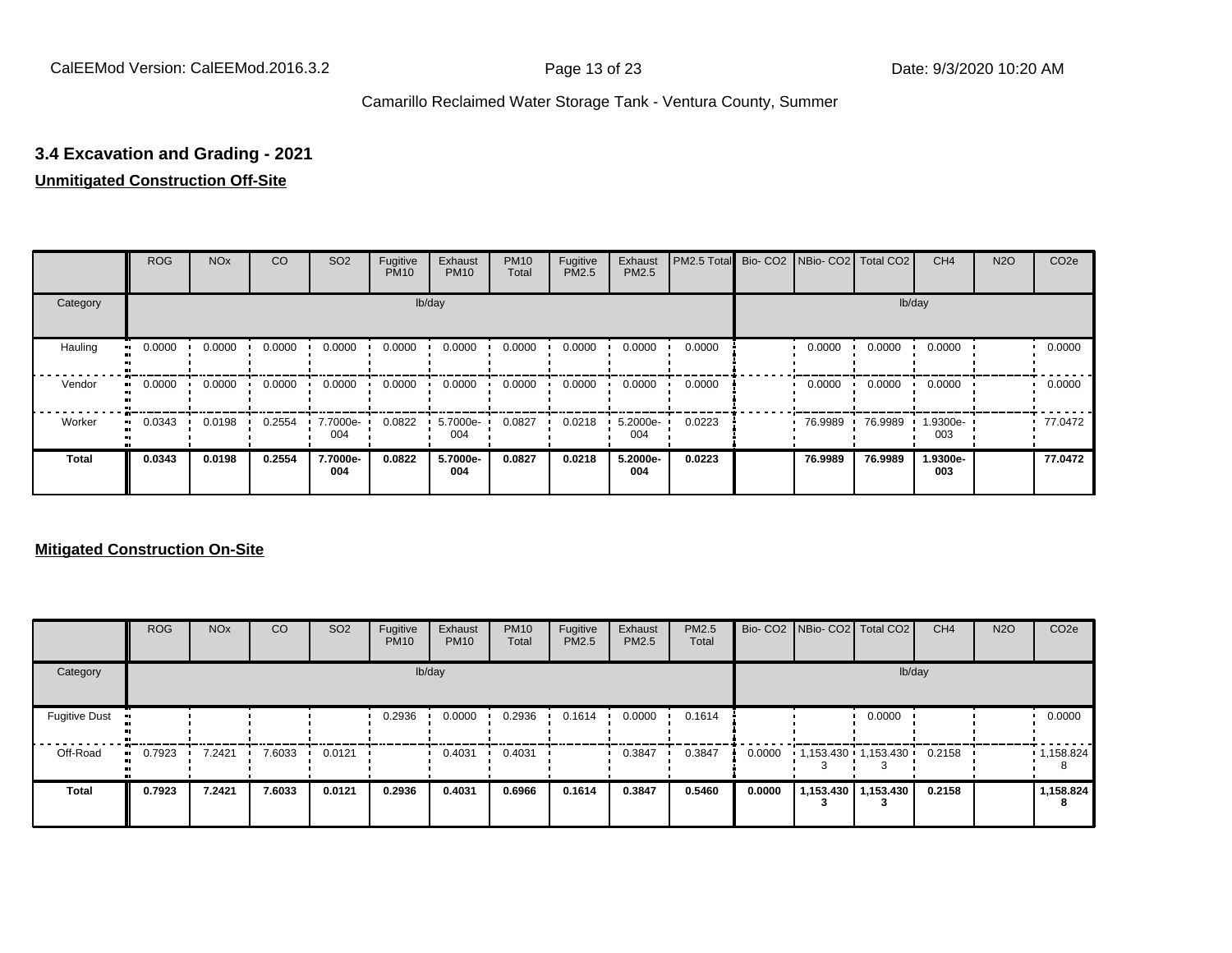#### **3.4 Excavation and Grading - 2021**

#### **Mitigated Construction Off-Site**

|                           | <b>ROG</b> | <b>NO<sub>x</sub></b> | CO     | SO <sub>2</sub> | Fugitive<br><b>PM10</b> | Exhaust<br><b>PM10</b> | <b>PM10</b><br>Total | Fugitive<br>PM2.5 | Exhaust<br>PM2.5 | PM2.5 Total Bio- CO2 NBio- CO2 Total CO2 |         |         | CH <sub>4</sub> | <b>N2O</b> | CO <sub>2e</sub> |
|---------------------------|------------|-----------------------|--------|-----------------|-------------------------|------------------------|----------------------|-------------------|------------------|------------------------------------------|---------|---------|-----------------|------------|------------------|
| Category                  |            |                       |        |                 |                         | lb/day                 |                      |                   |                  |                                          |         |         | lb/day          |            |                  |
| Hauling<br>$\blacksquare$ | 0.0000     | 0.0000                | 0.0000 | 0.0000          | 0.0000                  | 0.0000                 | 0.0000               | 0.0000            | 0.0000           | 0.0000                                   | 0.0000  | 0.0000  | 0.0000          |            | 0.0000           |
| Vendor<br>$\mathbf{u}$    | 0.0000     | 0.0000                | 0.0000 | 0.0000          | 0.0000                  | 0.0000                 | 0.0000               | 0.0000            | 0.0000           | 0.0000                                   | 0.0000  | 0.0000  | 0.0000          |            | 0.0000           |
| Worker<br>$\bullet$       | 0.0343     | 0.0198                | 0.2554 | 7.7000e-<br>004 | 0.0822                  | 5.7000e-<br>004        | 0.0827               | 0.0218            | 5.2000e-<br>004  | 0.0223                                   | 76.9989 | 76.9989 | 1.9300e-<br>003 |            | 77.0472          |
| <b>Total</b>              | 0.0343     | 0.0198                | 0.2554 | 7.7000e-<br>004 | 0.0822                  | 5.7000e-<br>004        | 0.0827               | 0.0218            | 5.2000e-<br>004  | 0.0223                                   | 76.9989 | 76.9989 | 1.9300e-<br>003 |            | 77.0472          |

**3.5 Tank Construction - 2021**

|              | <b>ROG</b>             | <b>NO<sub>x</sub></b> | CO     | SO <sub>2</sub>  | Fugitive<br><b>PM10</b> | Exhaust<br><b>PM10</b> | <b>PM10</b><br>Total | Fugitive<br><b>PM2.5</b> | Exhaust<br><b>PM2.5</b> | <b>PM2.5 Total</b> Bio- CO2 NBio- CO2   Total CO2 |   |                            | CH <sub>4</sub> | <b>N2O</b> | CO <sub>2e</sub> |
|--------------|------------------------|-----------------------|--------|------------------|-------------------------|------------------------|----------------------|--------------------------|-------------------------|---------------------------------------------------|---|----------------------------|-----------------|------------|------------------|
| Category     |                        |                       |        |                  |                         | lb/day                 |                      |                          |                         |                                                   |   |                            | lb/day          |            |                  |
| Off-Road     | 0.7750<br>$\mathbf{H}$ | 7.9850                | 7.2637 | $0.0114$ $\cdot$ |                         | 0.4475                 | 0.4475               |                          | 0.4117                  | 0.4117                                            | 8 | $1,103.215$ 1,103.215      | 0.3568          |            | 1,112.1358       |
| <b>Total</b> | 0.7750                 | 7.9850                | 7.2637 | 0.0114           |                         | 0.4475                 | 0.4475               |                          | 0.4117                  | 0.4117                                            | 8 | 1,103.215   1,103.215<br>8 | 0.3568          |            | 1,112.135<br>8   |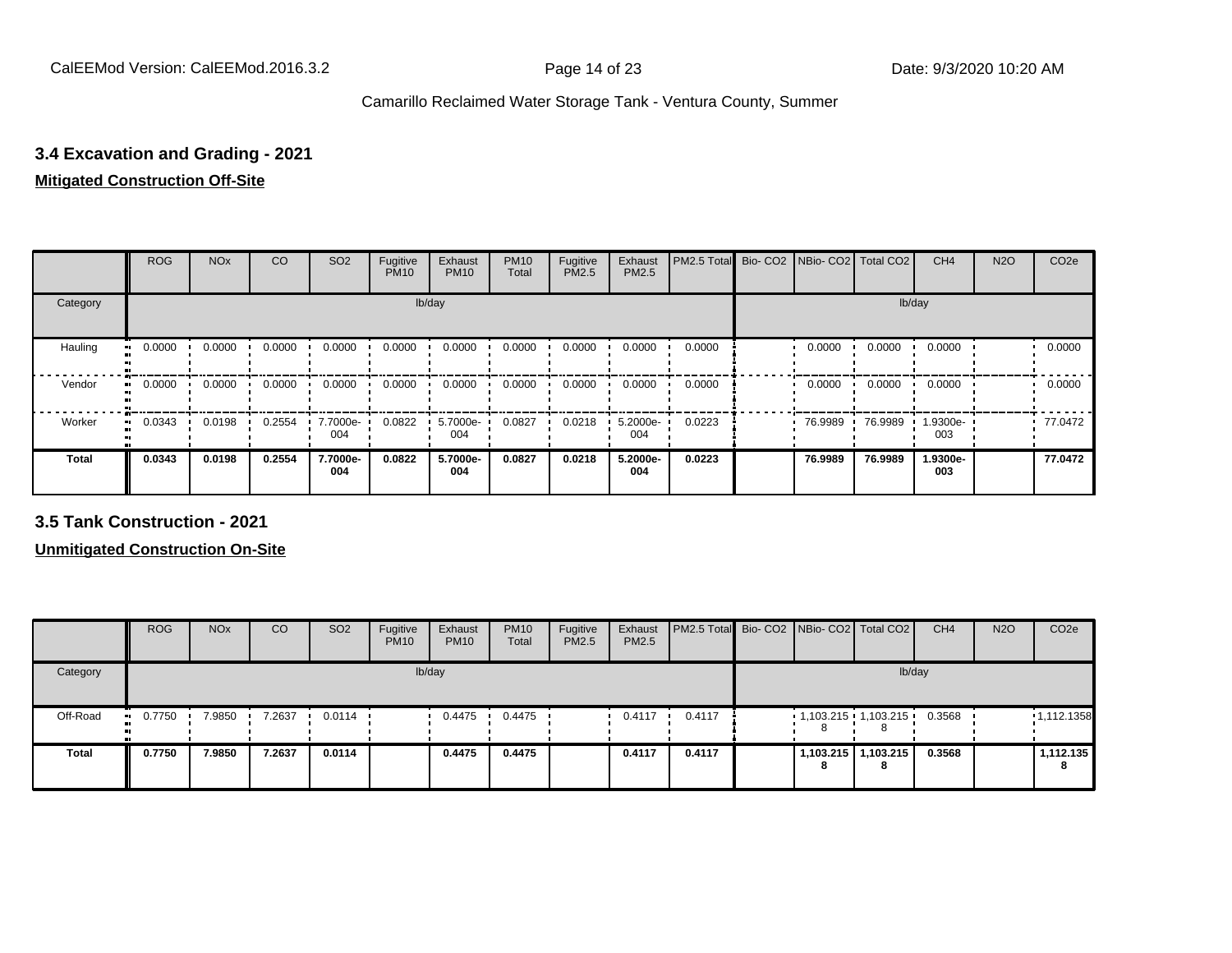#### **3.5 Tank Construction - 2021**

#### **Unmitigated Construction Off-Site**

|                         | <b>ROG</b>          | <b>NO<sub>x</sub></b> | CO     | SO <sub>2</sub> | Fugitive<br><b>PM10</b> | Exhaust<br><b>PM10</b> | <b>PM10</b><br>Total | Fugitive<br>PM2.5 | Exhaust<br>PM2.5 | PM2.5 Total     | Bio- CO2   NBio- CO2   Total CO2 |          | CH <sub>4</sub> | <b>N2O</b> | CO <sub>2e</sub> |
|-------------------------|---------------------|-----------------------|--------|-----------------|-------------------------|------------------------|----------------------|-------------------|------------------|-----------------|----------------------------------|----------|-----------------|------------|------------------|
| Category                |                     |                       |        |                 |                         | lb/day                 |                      |                   |                  |                 |                                  |          | lb/day          |            |                  |
| Hauling<br>$\mathbf{u}$ | 0.0000              | 0.0000                | 0.0000 | 0.0000          | 0.0000                  | 0.0000                 | 0.0000               | 0.0000            | 0.0000           | 0.0000          | 0.0000                           | 0.0000   | 0.0000          |            | 0.0000           |
| Vendor                  | $B.4200e-$<br>003   | 0.2894                | 0.0742 | 7.7000e-<br>004 | 0.0203                  | 8.1000e-<br>004        | 0.0211               | 5.8400e-<br>003   | 7.7000e-<br>004  | 6.6100e-<br>003 | 82.6757                          | 82.6757  | 6.3300e-<br>003 |            | 82.8339          |
| Worker                  | 0.0240<br>$\bullet$ | 0.0138                | 0.1788 | 5.4000e-<br>004 | 0.0575                  | 4.0000e-<br>004        | 0.0579               | 0.0153            | 3.7000e-<br>004  | 0.0156          | 53.8992                          | 53.8992  | 1.3500e-<br>003 |            | 53.9330          |
| <b>Total</b>            | 0.0324              | 0.3032                | 0.2529 | 1.3100e-<br>003 | 0.0778                  | 1.2100e-<br>003        | 0.0790               | 0.0211            | 1.1400e-<br>003  | 0.0222          | 136,5749                         | 136.5749 | 7.6800e-<br>003 |            | 136.7670         |

|              | <b>ROG</b> | <b>NO<sub>x</sub></b> | CO     | SO <sub>2</sub>  | Fugitive<br><b>PM10</b> | Exhaust<br><b>PM10</b> | <b>PM10</b><br>Total | Fugitive<br><b>PM2.5</b> | Exhaust<br><b>PM2.5</b> | <b>PM2.5 Total</b> Bio- CO2 NBio- CO2 Total CO2 |        |                         |                            | CH <sub>4</sub> | <b>N2O</b> | CO <sub>2e</sub> |
|--------------|------------|-----------------------|--------|------------------|-------------------------|------------------------|----------------------|--------------------------|-------------------------|-------------------------------------------------|--------|-------------------------|----------------------------|-----------------|------------|------------------|
| Category     |            |                       |        |                  |                         | lb/day                 |                      |                          |                         |                                                 |        |                         |                            | lb/day          |            |                  |
| Off-Road     | $-0.7750$  | 7.9850                | 7.2637 | $0.0114$ $\cdot$ |                         | 0.4475                 | 0.4475               |                          | 0.4117                  | 0.4117                                          | 0.0000 | $1,103.215$ $1,103.215$ |                            | 0.3568          |            | 1,112.135        |
| <b>Total</b> | 0.7750     | 7.9850                | 7.2637 | 0.0114           |                         | 0.4475                 | 0.4475               |                          | 0.4117                  | 0.4117                                          | 0.0000 | 8                       | 1,103.215   1,103.215<br>8 | 0.3568          |            | 1,112.135<br>8   |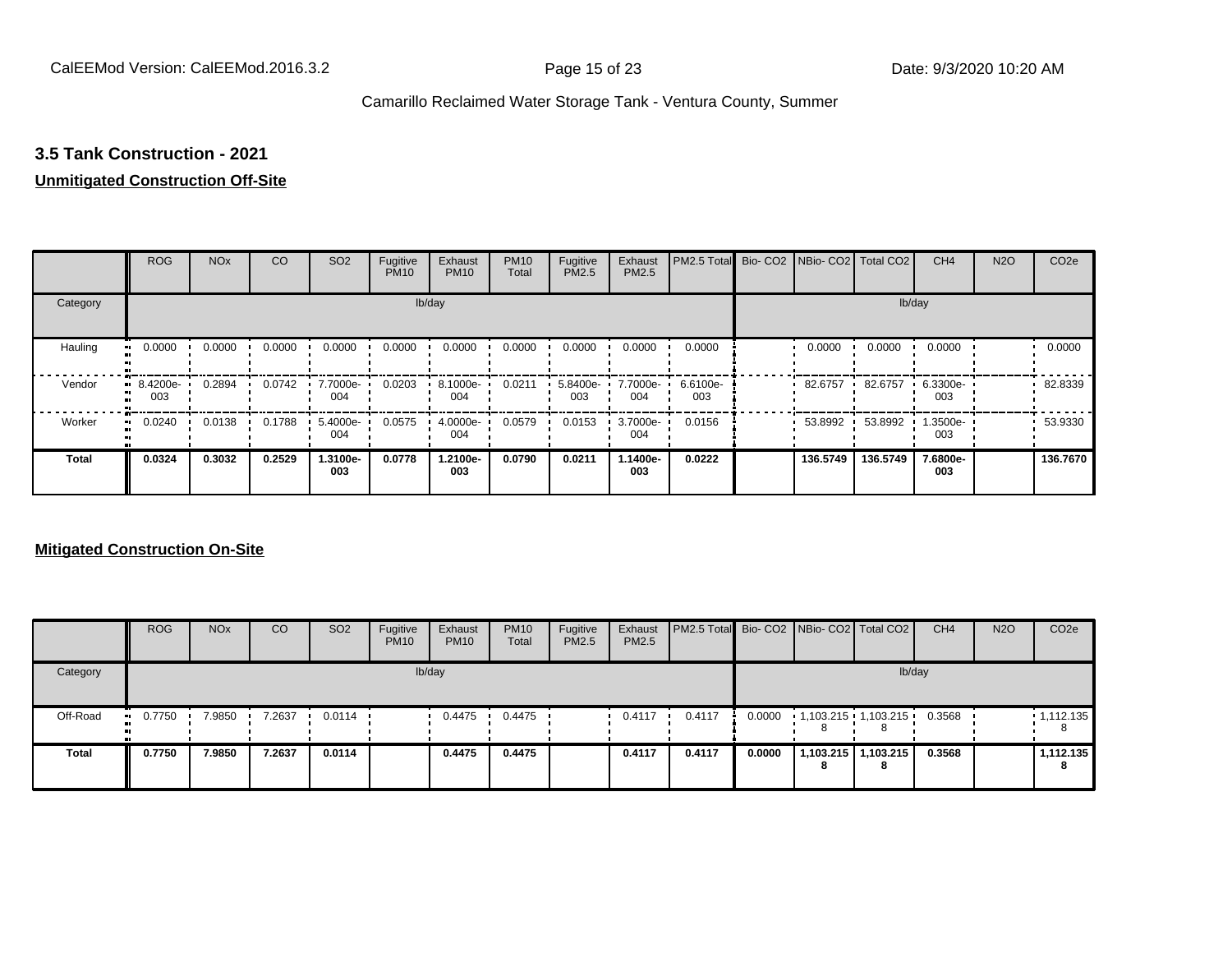## **3.5 Tank Construction - 2021**

#### **Mitigated Construction Off-Site**

|              | <b>ROG</b>                        | <b>NO<sub>x</sub></b> | CO     | SO <sub>2</sub> | Fugitive<br><b>PM10</b> | Exhaust<br><b>PM10</b> | <b>PM10</b><br>Total | Fugitive<br>PM2.5 | Exhaust<br>PM2.5 | PM2.5<br>Total  | Bio-CO <sub>2</sub> | NBio- CO2   Total CO2 |          | CH <sub>4</sub> | <b>N2O</b> | CO <sub>2e</sub> |
|--------------|-----------------------------------|-----------------------|--------|-----------------|-------------------------|------------------------|----------------------|-------------------|------------------|-----------------|---------------------|-----------------------|----------|-----------------|------------|------------------|
| Category     |                                   |                       |        |                 | lb/day                  |                        |                      |                   |                  |                 |                     |                       | lb/day   |                 |            |                  |
| Hauling      | 0.0000                            | 0.0000                | 0.0000 | 0.0000          | 0.0000                  | 0.0000                 | 0.0000               | 0.0000            | 0.0000           | 0.0000          |                     | 0.0000                | 0.0000   | 0.0000          |            | 0.0000           |
| Vendor       | 8.4200e-<br>$\blacksquare$<br>003 | 0.2894                | 0.0742 | 7.7000e-<br>004 | 0.0203                  | 8.1000e-<br>004        | 0.0211               | 5.8400e-<br>003   | 7.7000e-<br>004  | 6.6100e-<br>003 |                     | 82.6757               | 82.6757  | 6.3300e-<br>003 |            | 82.8339          |
| Worker       | 0.0240<br>$\bullet$               | 0.0138                | 0.1788 | 5.4000e-<br>004 | 0.0575                  | 4.0000e-<br>004        | 0.0579               | 0.0153            | 3.7000e-<br>004  | 0.0156          |                     | 53.8992               | 53.8992  | 1.3500e-<br>003 |            | 53.9330          |
| <b>Total</b> | 0.0324                            | 0.3032                | 0.2529 | 1.3100e-<br>003 | 0.0778                  | 1.2100e-<br>003        | 0.0790               | 0.0211            | 1.1400e-<br>003  | 0.0222          |                     | 136.5749              | 136.5749 | 7.6800e-<br>003 |            | 136.7670         |

**3.5 Tank Construction - 2022**

|              | <b>ROG</b>          | <b>NO<sub>x</sub></b> | CO     | SO <sub>2</sub>        | Fugitive<br><b>PM10</b> | Exhaust<br><b>PM10</b> | <b>PM10</b><br>Total | Fugitive<br><b>PM2.5</b> | Exhaust<br>PM2.5 | <b>PM2.5 Total</b> Bio- CO2 NBio- CO2   Total CO2 |     |                         | CH <sub>4</sub> | <b>N2O</b> | CO <sub>2e</sub> |
|--------------|---------------------|-----------------------|--------|------------------------|-------------------------|------------------------|----------------------|--------------------------|------------------|---------------------------------------------------|-----|-------------------------|-----------------|------------|------------------|
| Category     |                     |                       |        |                        |                         | lb/day                 |                      |                          |                  |                                                   |     |                         | lb/day          |            |                  |
| Off-Road     | 0.6863<br>$\bullet$ | 7.0258                | 7.1527 | $\cdot$ 0.0114 $\cdot$ |                         | 0.3719                 | 0.3719               |                          | 0.3422           | 0.3422                                            | - 3 | $1,103.939$ $1,103.939$ | 0.3570          |            | 1,112.865        |
| <b>Total</b> | 0.6863              | 7.0258                | 7.1527 | 0.0114                 |                         | 0.3719                 | 0.3719               |                          | 0.3422           | 0.3422                                            |     | 1,103.939   1,103.939   | 0.3570          |            | 1,112.865        |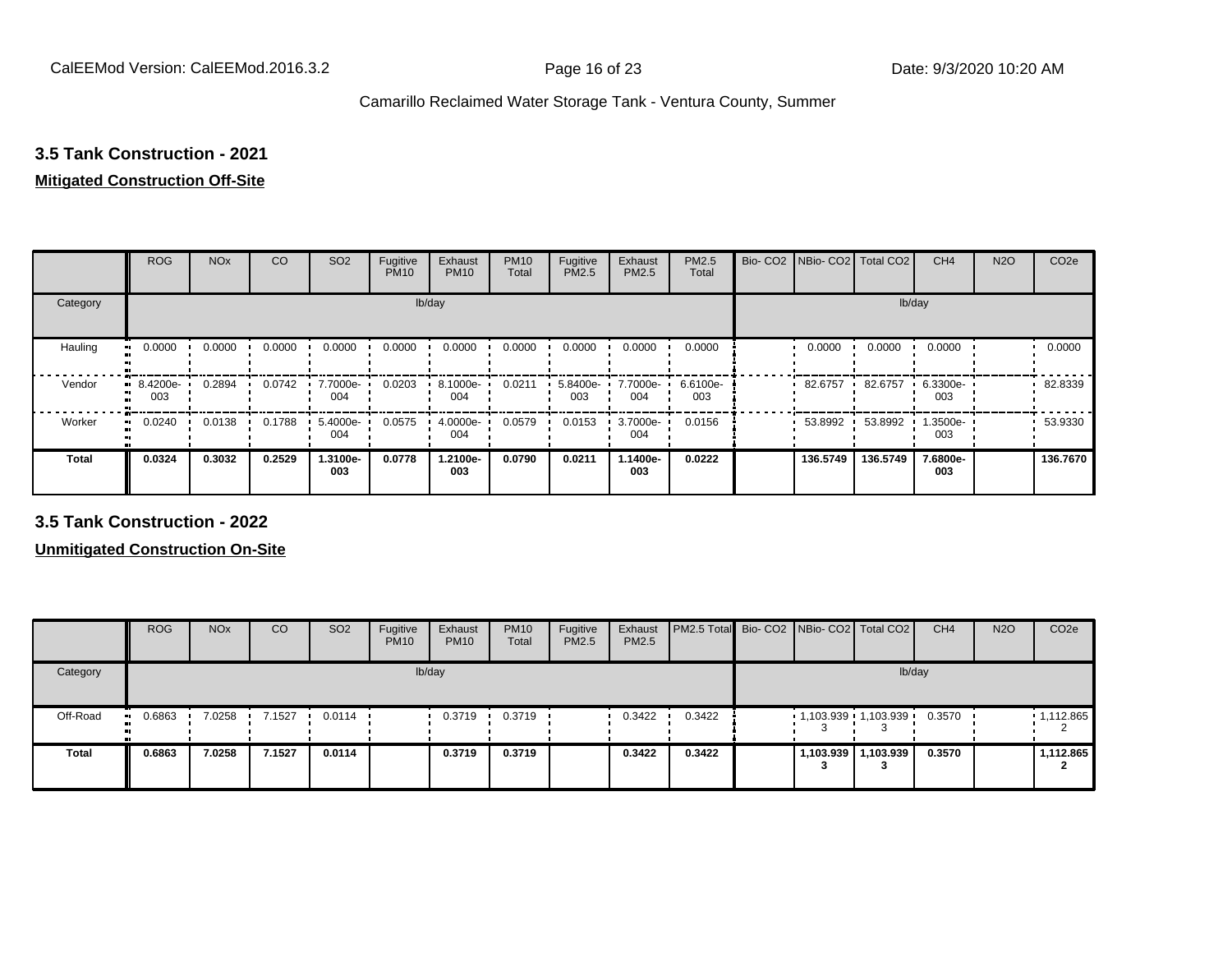#### **3.5 Tank Construction - 2022**

#### **Unmitigated Construction Off-Site**

|                         | <b>ROG</b>          | <b>NO<sub>x</sub></b> | CO     | SO <sub>2</sub> | Fugitive<br><b>PM10</b> | Exhaust<br><b>PM10</b> | <b>PM10</b><br>Total | Fugitive<br>PM2.5 | Exhaust<br>PM2.5  | PM2.5 Total     | Bio- CO2   NBio- CO2   Total CO2 |          | CH <sub>4</sub> | <b>N2O</b> | CO <sub>2e</sub> |
|-------------------------|---------------------|-----------------------|--------|-----------------|-------------------------|------------------------|----------------------|-------------------|-------------------|-----------------|----------------------------------|----------|-----------------|------------|------------------|
| Category                |                     |                       |        |                 |                         | lb/day                 |                      |                   |                   |                 |                                  |          | lb/day          |            |                  |
| Hauling<br>$\mathbf{u}$ | 0.0000              | 0.0000                | 0.0000 | 0.0000          | 0.0000                  | 0.0000                 | 0.0000               | 0.0000            | 0.0000            | 0.0000          | 0.0000                           | 0.0000   | 0.0000          |            | 0.0000           |
| Vendor                  | 7.8300e-<br>003     | 0.2723                | 0.0704 | 7.6000e-<br>004 | 0.0203                  | 7.0000e-<br>004        | 0.0210               | 5.8400e-<br>003   | $6.7000e-$<br>004 | 6.5000e-<br>003 | $81.9161$ $\cdot$                | 81.9161  | 6.1000e-<br>003 |            | 82.0686          |
| Worker                  | 0.0225<br>$\bullet$ | 0.0125                | 0.1655 | 5.2000e-<br>004 | 0.0575                  | 3.9000e-<br>004        | 0.0579               | 0.0153            | 3.6000e-<br>004   | 0.0156          | 51.9176                          | 51.9176  | 1.2200e-<br>003 |            | 51.9482          |
| <b>Total</b>            | 0.0304              | 0.2848                | 0.2359 | 1.2800e-<br>003 | 0.0778                  | 1.0900e-<br>003        | 0.0789               | 0.0211            | 1.0300e-<br>003   | 0.0221          | 133.8337                         | 133.8337 | 7.3200e-<br>003 |            | 134.0167         |

|              | <b>ROG</b>          | <b>NO<sub>x</sub></b> | CO     | SO <sub>2</sub>  | Fugitive<br><b>PM10</b> | Exhaust<br><b>PM10</b> | <b>PM10</b><br>Total | Fugitive<br>PM2.5 | Exhaust<br><b>PM2.5</b> | <b>PM2.5 Total</b> Bio- CO2 NBio- CO2 Total CO2 |        |                         | CH <sub>4</sub> | <b>N2O</b> | CO <sub>2e</sub> |
|--------------|---------------------|-----------------------|--------|------------------|-------------------------|------------------------|----------------------|-------------------|-------------------------|-------------------------------------------------|--------|-------------------------|-----------------|------------|------------------|
| Category     |                     |                       |        |                  |                         | lb/day                 |                      |                   |                         |                                                 |        |                         | lb/day          |            |                  |
| Off-Road     | 0.6863<br>$\bullet$ | 7.0258                | 7.1527 | $0.0114$ $\cdot$ |                         | 0.3719                 | 0.3719               |                   | 0.3422                  | 0.3422                                          | 0.0000 | $1,103.939$ $1,103.939$ | 0.3570          |            | 1,112.8652       |
| <b>Total</b> | 0.6863              | 7.0258                | 7.1527 | 0.0114           |                         | 0.3719                 | 0.3719               |                   | 0.3422                  | 0.3422                                          | 0.0000 | 1,103.939 1,103.939     | 0.3570          |            | 1,112.865        |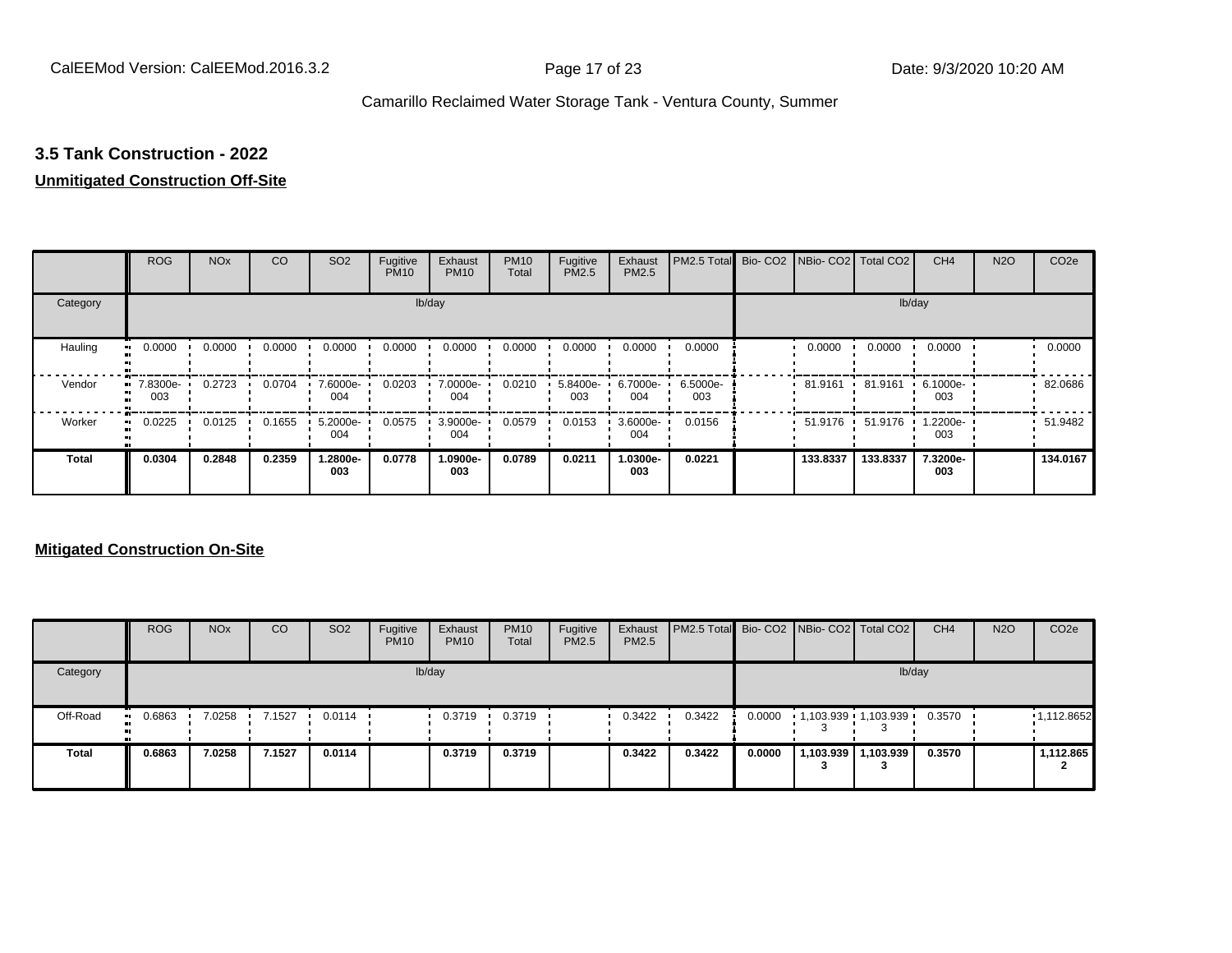# **3.5 Tank Construction - 2022**

#### **Mitigated Construction Off-Site**

|                           | <b>ROG</b>                   | <b>NO<sub>x</sub></b> | CO     | SO <sub>2</sub> | Fugitive<br><b>PM10</b> | Exhaust<br><b>PM10</b> | <b>PM10</b><br>Total | Fugitive<br><b>PM2.5</b> | Exhaust<br>PM2.5 | PM2.5<br>Total  | Bio- CO2   NBio- CO2   Total CO2 |          | CH <sub>4</sub> | <b>N2O</b> | CO <sub>2e</sub> |
|---------------------------|------------------------------|-----------------------|--------|-----------------|-------------------------|------------------------|----------------------|--------------------------|------------------|-----------------|----------------------------------|----------|-----------------|------------|------------------|
| Category                  |                              |                       |        |                 |                         | lb/day                 |                      |                          |                  |                 |                                  |          | lb/day          |            |                  |
| Hauling<br>$\blacksquare$ | 0.0000                       | 0.0000                | 0.0000 | 0.0000          | 0.0000                  | 0.0000                 | 0.0000               | 0.0000                   | 0.0000           | 0.0000          | 0.0000                           | 0.0000   | 0.0000          |            | 0.0000           |
| Vendor                    | 7.8300e-<br>$\bullet$<br>003 | 0.2723                | 0.0704 | 7.6000e-<br>004 | 0.0203                  | 7.0000e-<br>004        | 0.0210               | 5.8400e-<br>003          | 6.7000e-<br>004  | 6.5000e-<br>003 | 81.9161                          | 81.9161  | 6.1000e-<br>003 |            | 82.0686          |
| Worker                    | 0.0225<br>$\bullet$          | 0.0125                | 0.1655 | 5.2000e-<br>004 | 0.0575                  | 3.9000e-<br>004        | 0.0579               | 0.0153                   | 3.6000e-<br>004  | 0.0156          | $51.9176$ $\cdot$                | 51.9176  | 1.2200e-<br>003 |            | 51.9482          |
| <b>Total</b>              | 0.0304                       | 0.2848                | 0.2359 | 1.2800e-<br>003 | 0.0778                  | 1.0900e-<br>003        | 0.0789               | 0.0211                   | -.0300e<br>003   | 0.0221          | 133,8337                         | 133.8337 | 7.3200e-<br>003 |            | 134.0167         |

#### **4.0 Operational Detail - Mobile**

**4.1 Mitigation Measures Mobile**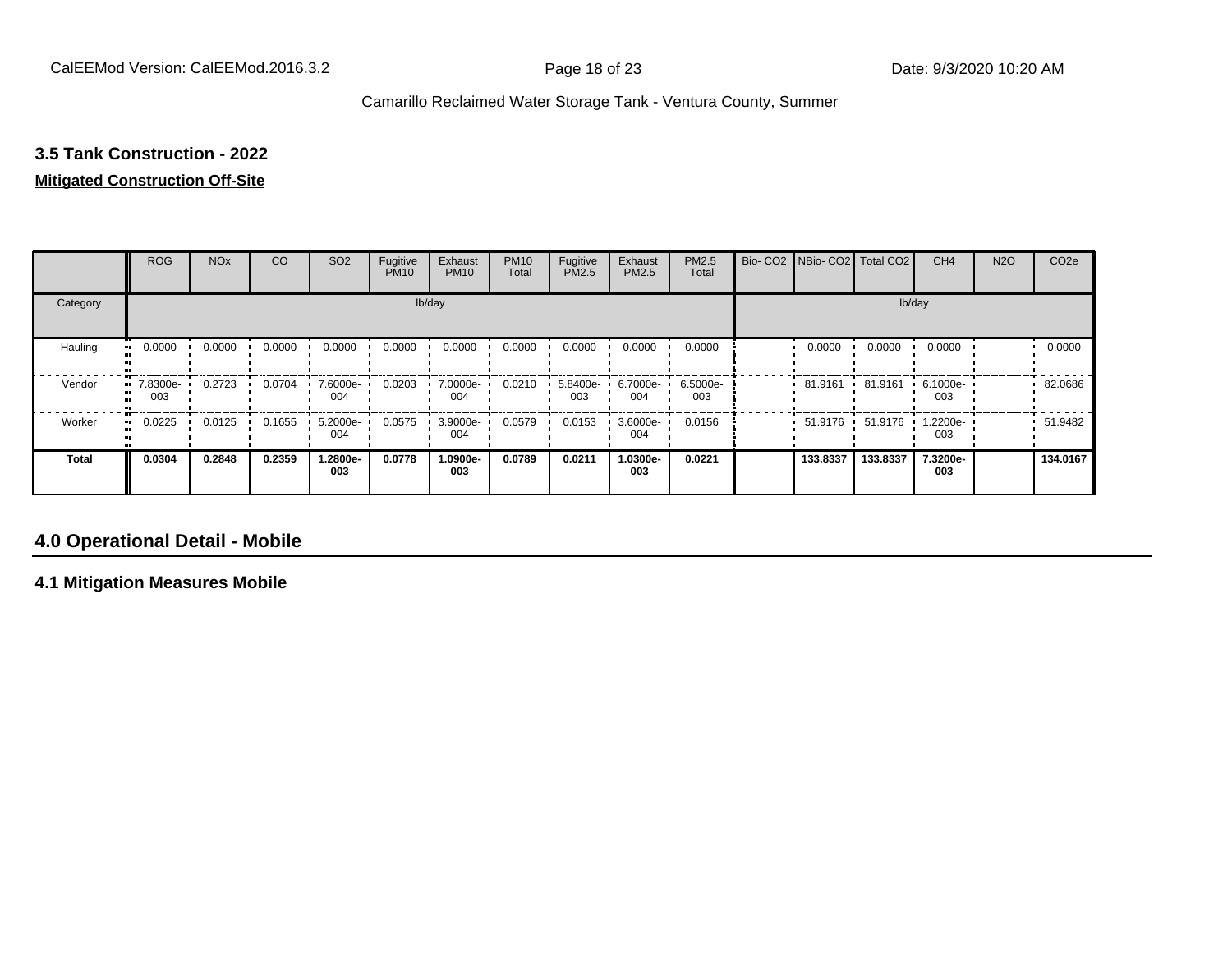|             | <b>ROG</b>  | <b>NO<sub>x</sub></b> | CO     | SO <sub>2</sub> | Fugitive<br><b>PM10</b> | Exhaust<br><b>PM10</b> | <b>PM10</b><br>Total | Fugitive<br><b>PM2.5</b> | Exhaust<br><b>PM2.5</b> | <b>PM2.5 Total Bio-CO2 NBio-CO2 Total CO2</b> |        |        | CH <sub>4</sub> | <b>N2O</b> | CO <sub>2e</sub> |
|-------------|-------------|-----------------------|--------|-----------------|-------------------------|------------------------|----------------------|--------------------------|-------------------------|-----------------------------------------------|--------|--------|-----------------|------------|------------------|
| Category    |             |                       |        |                 |                         | lb/day                 |                      |                          |                         |                                               |        | lb/day |                 |            |                  |
| Mitigated   | 0.0000<br>ш | 0.0000                | 0.0000 | 0.0000          | 0.0000                  | 0.0000                 | 0.0000               | 0.0000                   | 0.0000                  | 0.0000                                        | 0.0000 | 0.0000 | 0.0000          |            | 0.0000           |
| Unmitigated | 0.0000      | 0.0000                | 0.0000 | 0.0000          | 0.0000                  | 0.0000                 | 0.0000               | 0.0000                   | 0.0000                  | 0.0000                                        | 0.0000 | 0.0000 | 0.0000          |            | 0.0000           |

#### **4.2 Trip Summary Information**

|                            |         | Average Daily Trip Rate |        | Unmitigated       | Mitigated         |
|----------------------------|---------|-------------------------|--------|-------------------|-------------------|
| Land Use                   | Weekday | Saturday                | Sunday | <b>Annual VMT</b> | <b>Annual VMT</b> |
| Other Non-Asphalt Surfaces | 0.00    | 0.00                    | 0.00   |                   |                   |
| Total                      | 0.00    | $0.00\,$                | 0.00   |                   |                   |

#### **4.3 Trip Type Information**

|                            |            | <b>Miles</b> |      |      | Trip % |                                                                |         | Trip Purpose %  |         |
|----------------------------|------------|--------------|------|------|--------|----------------------------------------------------------------|---------|-----------------|---------|
| Land Use                   | H-W or C-W |              |      |      |        | H-S or C-C │ H-O or C-NW ┃H-W or C-W┃ H-S or C-C ┃ H-O or C-NW | Primary | <b>Diverted</b> | Pass-by |
| Other Non-Asphalt Surfaces | 9.50       | 7.30         | 7.30 | 0.00 | 0.00   | 0.00                                                           |         |                 |         |

#### **4.4 Fleet Mix**

| <b>Land Use</b>            | LDA          | LDT <sup>4</sup> | LDT2    | <b>MDV</b> | LHD <sub>1</sub> | H <sub>D2</sub> | MHD      | HHI      | OBUS     | UBUS     | <b>MCY</b> | <b>SBUS</b> | MH       |
|----------------------------|--------------|------------------|---------|------------|------------------|-----------------|----------|----------|----------|----------|------------|-------------|----------|
| Other Non-Asphalt Surfaces | $J.593330 -$ | 0.040945         | .188012 | 0.107577   | 0.017981         | 0.006204        | J.019981 | 0.018142 | 0.001176 | 0.001026 | 0.003857   | 0.000384    | 0.001386 |

### **5.0 Energy Detail**

Historical Energy Use: N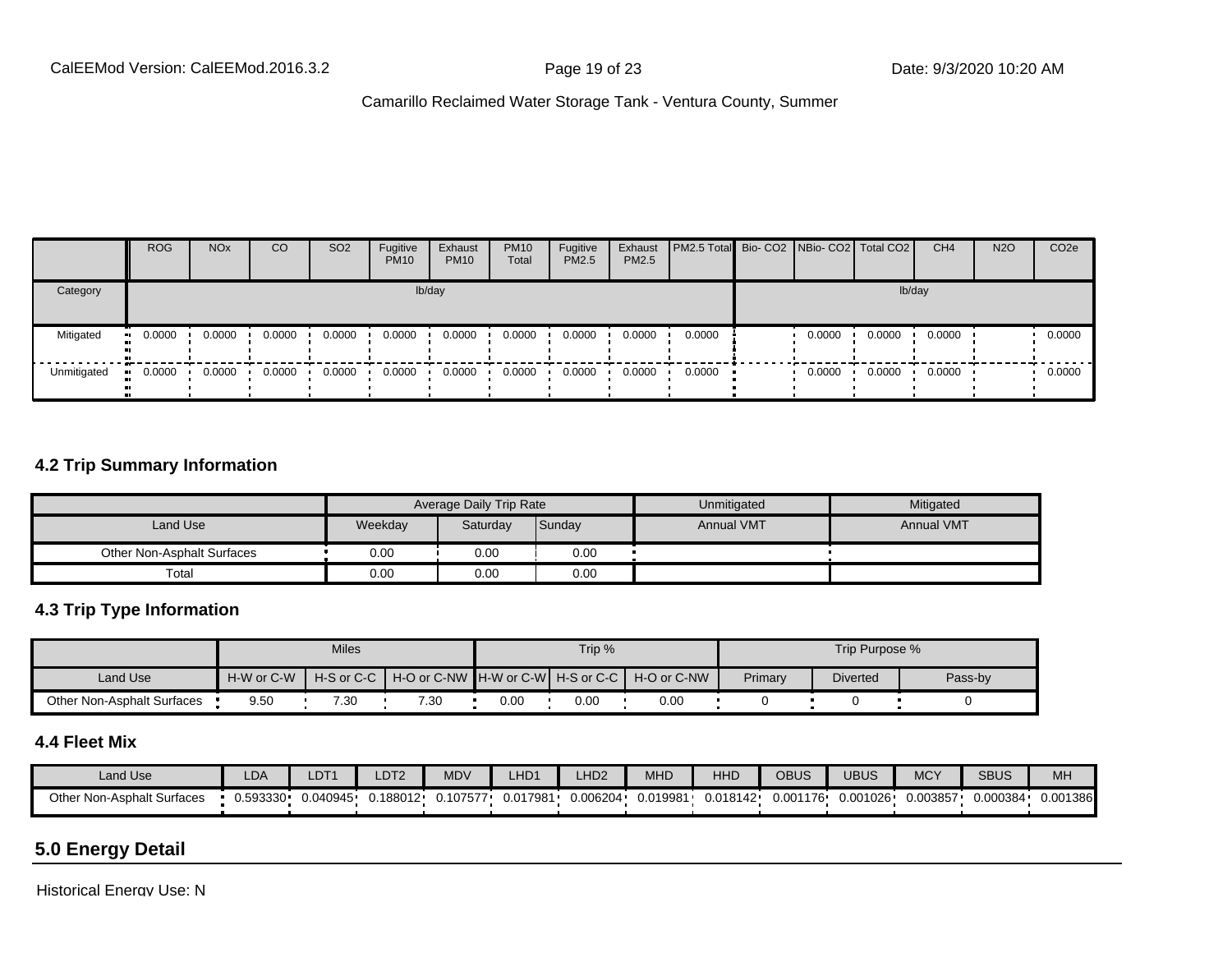#### **5.1 Mitigation Measures Energy**

|                                  | <b>ROG</b> | <b>NO<sub>x</sub></b> | CO     | SO <sub>2</sub> | Fugitive<br><b>PM10</b> | Exhaust<br><b>PM10</b> | <b>PM10</b><br>Total | Fugitive<br><b>PM2.5</b> | Exhaust<br><b>PM2.5</b> | <b>PM2.5</b><br>Total |        | Bio- CO2 NBio- CO2 Total CO2 | CH <sub>4</sub> | <b>N2O</b> | CO <sub>2e</sub> |
|----------------------------------|------------|-----------------------|--------|-----------------|-------------------------|------------------------|----------------------|--------------------------|-------------------------|-----------------------|--------|------------------------------|-----------------|------------|------------------|
| Category                         |            |                       |        |                 |                         | lb/day                 |                      |                          |                         |                       |        |                              | lb/day          |            |                  |
| NaturalGas<br>Mitigated          | 0.0000     | 0.0000                | 0.0000 | 0.0000          |                         | 0.0000                 | 0.0000               |                          | 0.0000                  | 0.0000                | 0.0000 | 0.0000                       | 0.0000          | 0.0000     | 0.0000           |
| <b>NaturalGas</b><br>Unmitigated | 0.0000     | 0.0000                | 0.0000 | 0.0000          |                         | 0.0000                 | 0.0000               |                          | 0.0000                  | 0.0000                | 0.0000 | 0.0000                       | 0.0000          | 0.0000     | 0.0000           |

#### **5.2 Energy by Land Use - NaturalGas**

#### **Unmitigated**

|                                       | NaturalGa<br>s Use | <b>ROG</b> | <b>NO<sub>x</sub></b> | CO     | SO <sub>2</sub> | Fugitive<br><b>PM10</b> | Exhaust<br><b>PM10</b> | <b>PM10</b><br>Total | Fugitive<br>PM2.5 | Exhaust<br>PM2.5 | <b>PM2.5 Total</b> Bio- CO2 NBio- CO2 Total CO2 |        |        | CH <sub>4</sub> | <b>N2O</b> | CO <sub>2e</sub> |
|---------------------------------------|--------------------|------------|-----------------------|--------|-----------------|-------------------------|------------------------|----------------------|-------------------|------------------|-------------------------------------------------|--------|--------|-----------------|------------|------------------|
| Land Use                              | kBTU/yr            |            |                       |        |                 |                         | lb/day                 |                      |                   |                  |                                                 |        | lb/day |                 |            |                  |
| Other Non-<br><b>Asphalt Surfaces</b> | 0                  | 0.0000     | 0.0000                | 0.0000 | 0.0000          |                         | 0.0000                 | 0.0000               |                   | 0.0000           | 0.0000                                          | 0.0000 | 0.0000 | 0.0000          | 0.0000     | 0.0000           |
| Total                                 |                    | 0.0000     | 0.0000                | 0.0000 | 0.0000          |                         | 0.0000                 | 0.0000               |                   | 0.0000           | 0.0000                                          | 0.0000 | 0.0000 | 0.0000          | 0.0000     | 0.0000           |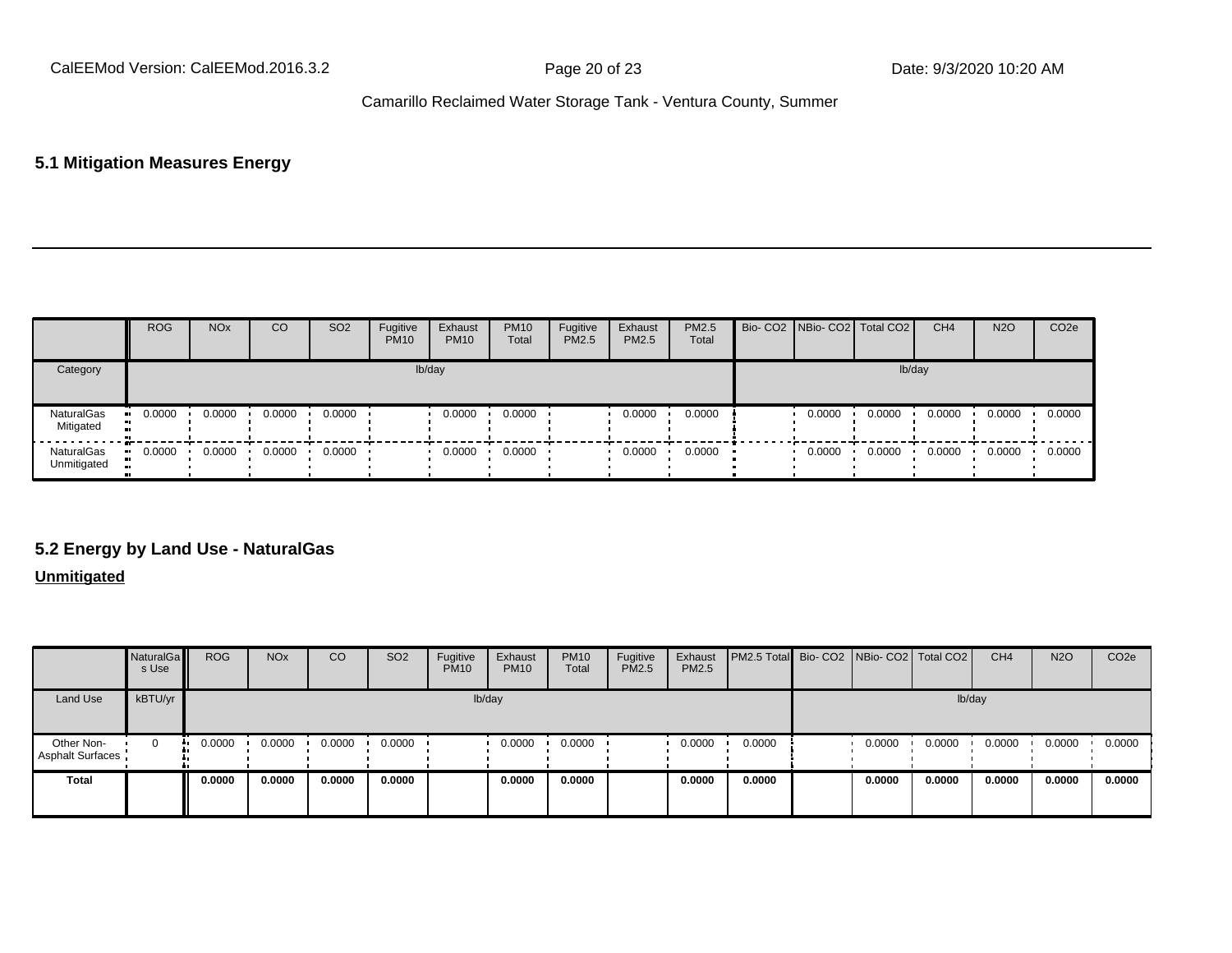# **5.2 Energy by Land Use - NaturalGas**

**Mitigated**

|                                | NaturalGa<br>s Use | <b>ROG</b> | <b>NO<sub>x</sub></b> | CO     | SO <sub>2</sub> | Fugitive<br><b>PM10</b> | Exhaust<br><b>PM10</b> | <b>PM10</b><br>Total | Fugitive<br>PM2.5 | Exhaust<br>PM2.5 | PM2.5 Total Bio- CO2 NBio- CO2 Total CO2 |        |        | CH <sub>4</sub> | <b>N2O</b> | CO <sub>2</sub> e |
|--------------------------------|--------------------|------------|-----------------------|--------|-----------------|-------------------------|------------------------|----------------------|-------------------|------------------|------------------------------------------|--------|--------|-----------------|------------|-------------------|
| Land Use                       | kBTU/yr            |            |                       |        |                 |                         | lb/day                 |                      |                   |                  |                                          |        | lb/day |                 |            |                   |
| Other Non-<br>Asphalt Surfaces | U<br>              | 0.0000     | 0.0000                | 0.0000 | 0.0000          |                         | 0.0000                 | 0.0000               |                   | 0.0000           | 0.0000                                   | 0.0000 | 0.0000 | 0.0000          | 0.0000     | 0.0000            |
| Total                          |                    | 0.0000     | 0.0000                | 0.0000 | 0.0000          |                         | 0.0000                 | 0.0000               |                   | 0.0000           | 0.0000                                   | 0.0000 | 0.0000 | 0.0000          | 0.0000     | 0.0000            |

#### **6.0 Area Detail**

#### **6.1 Mitigation Measures Area**

|             | <b>ROG</b>        | NO <sub>x</sub> | CO              | SO <sub>2</sub> | Fugitive<br><b>PM10</b> | Exhaust<br><b>PM10</b> | <b>PM10</b><br>Total | Fugitive<br><b>PM2.5</b> | Exhaust<br><b>PM2.5</b> | <b>PM2.5 Total</b> Bio- CO2 NBio- CO2 Total CO2 |                   |                 | CH <sub>4</sub> | <b>N2O</b> | CO <sub>2e</sub> |
|-------------|-------------------|-----------------|-----------------|-----------------|-------------------------|------------------------|----------------------|--------------------------|-------------------------|-------------------------------------------------|-------------------|-----------------|-----------------|------------|------------------|
| Category    |                   |                 |                 |                 |                         | lb/day                 |                      |                          |                         |                                                 |                   |                 | lb/day          |            |                  |
| Mitigated   | 1.5000e-<br>004   | 1.0000e-<br>005 | 1.6300e-<br>003 | 0.0000          |                         | 1.0000e-<br>005        | 1.0000e-<br>005      |                          | 1.0000e-<br>005         | 1.0000e-<br>005                                 | 3.5000e-<br>003   | 3.5000e-<br>003 | 1.0000e-<br>005 |            | 3.7300e-<br>003  |
| Unmitigated | 1.5000e- •<br>004 | 1.0000e-<br>005 | 1.6300e-<br>003 | 0.0000          |                         | 1.0000e-<br>005        | 1.0000e-<br>005      |                          | $1.0000e -$<br>005      | $1.0000e-$<br>005                               | 3.5000e- •<br>003 | 3.5000e-<br>003 | 1.0000e-<br>005 |            | 3.7300e-<br>003  |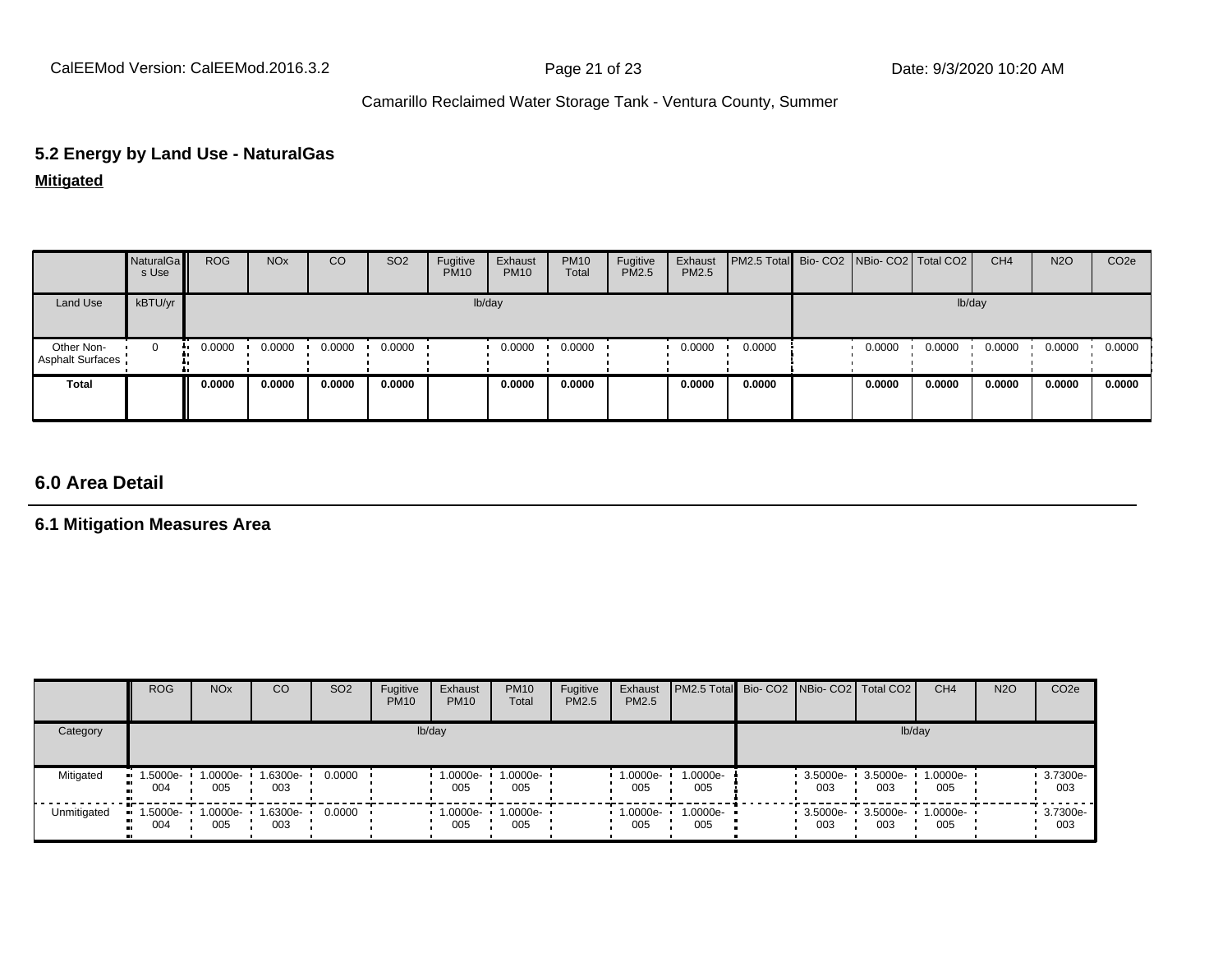#### **6.2 Area by SubCategory**

#### **Unmitigated**

|                          | <b>ROG</b>      | <b>NO<sub>x</sub></b> | CO              | SO <sub>2</sub> | Fugitive<br><b>PM10</b> | Exhaust<br><b>PM10</b> | <b>PM10</b><br>Total | Fugitive<br>PM2.5 | Exhaust<br><b>PM2.5</b> | PM2.5 Total Bio- CO2 NBio- CO2 Total CO2 |                 |                 | CH <sub>4</sub> | <b>N2O</b> | CO <sub>2e</sub> |
|--------------------------|-----------------|-----------------------|-----------------|-----------------|-------------------------|------------------------|----------------------|-------------------|-------------------------|------------------------------------------|-----------------|-----------------|-----------------|------------|------------------|
| SubCategory              |                 |                       |                 |                 |                         | lb/day                 |                      |                   |                         |                                          |                 |                 | lb/day          |            |                  |
| Architectural<br>Coating | 0.0000          |                       |                 |                 |                         | 0.0000                 | 0.0000               |                   | 0.0000                  | 0.0000                                   |                 | 0.0000          |                 |            | 0.0000           |
| Consumer<br>Products     |                 |                       |                 |                 |                         | 0.0000                 | 0.0000               |                   | 0.0000                  | 0.0000                                   |                 | 0.0000          |                 |            | 0.0000           |
| Landscaping              | 1.5000e-<br>004 | 1.0000e-<br>005       | 1.6300e-<br>003 | 0.0000          |                         | 1.0000e-<br>005        | 1.0000e-<br>005      |                   | 1.0000e-<br>005         | 1.0000e-<br>005                          | 3.5000e-<br>003 | 3.5000e-<br>003 | 1.0000e-<br>005 |            | 3.7300e-<br>003  |
| <b>Total</b>             | 1.5000e-<br>004 | 1.0000e-<br>005       | 1.6300e-<br>003 | 0.0000          |                         | 1.0000e-<br>005        | 1.0000e-<br>005      |                   | 1.0000e-<br>005         | 1.0000e-<br>005                          | 3.5000e-<br>003 | 3.5000e-<br>003 | 1.0000e-<br>005 |            | 3.7300e-<br>003  |

#### **Mitigated**

|                          | ROG                | <b>NO<sub>x</sub></b> | CO              | SO <sub>2</sub> | Fugitive<br><b>PM10</b> | Exhaust<br><b>PM10</b> | <b>PM10</b><br>Total | Fugitive<br>PM2.5 | Exhaust<br><b>PM2.5</b> | PM2.5<br>Total  | Bio- CO2   NBio- CO2   Total CO2 |                    | CH <sub>4</sub> | <b>N2O</b> | CO <sub>2</sub> e |
|--------------------------|--------------------|-----------------------|-----------------|-----------------|-------------------------|------------------------|----------------------|-------------------|-------------------------|-----------------|----------------------------------|--------------------|-----------------|------------|-------------------|
| SubCategory              |                    |                       |                 |                 |                         | lb/day                 |                      |                   |                         |                 |                                  |                    | lb/day          |            |                   |
| Architectural<br>Coating | 0.0000             |                       |                 |                 |                         | 0.0000                 | 0.0000               |                   | 0.0000                  | 0.0000          |                                  | 0.0000             |                 |            | 0.0000            |
| Consumer<br>Products     |                    |                       |                 |                 |                         | 0.0000                 | 0.0000               |                   | 0.0000                  | 0.0000          |                                  | 0.0000             |                 |            | 0.0000            |
| Landscaping              | $1.5000e -$<br>004 | 1.0000e-<br>005       | 1.6300e-<br>003 | 0.0000          |                         | $1.0000e -$<br>005     | 1.0000e-<br>005      |                   | 1.0000e-<br>005         | 1.0000e-<br>005 | $3.5000e -$<br>003               | $3.5000e -$<br>003 | 1.0000e-<br>005 |            | 3.7300e-<br>003   |
| <b>Total</b>             | 1.5000e-<br>004    | 1.0000e-<br>005       | 1.6300e-<br>003 | 0.0000          |                         | 1.0000e-<br>005        | 1.0000e-<br>005      |                   | 1.0000e-<br>005         | 1.0000e-<br>005 | 3.5000e-<br>003                  | 3.5000e-<br>003    | 1.0000e-<br>005 |            | 3.7300e-<br>003   |

**7.0 Water Detail**